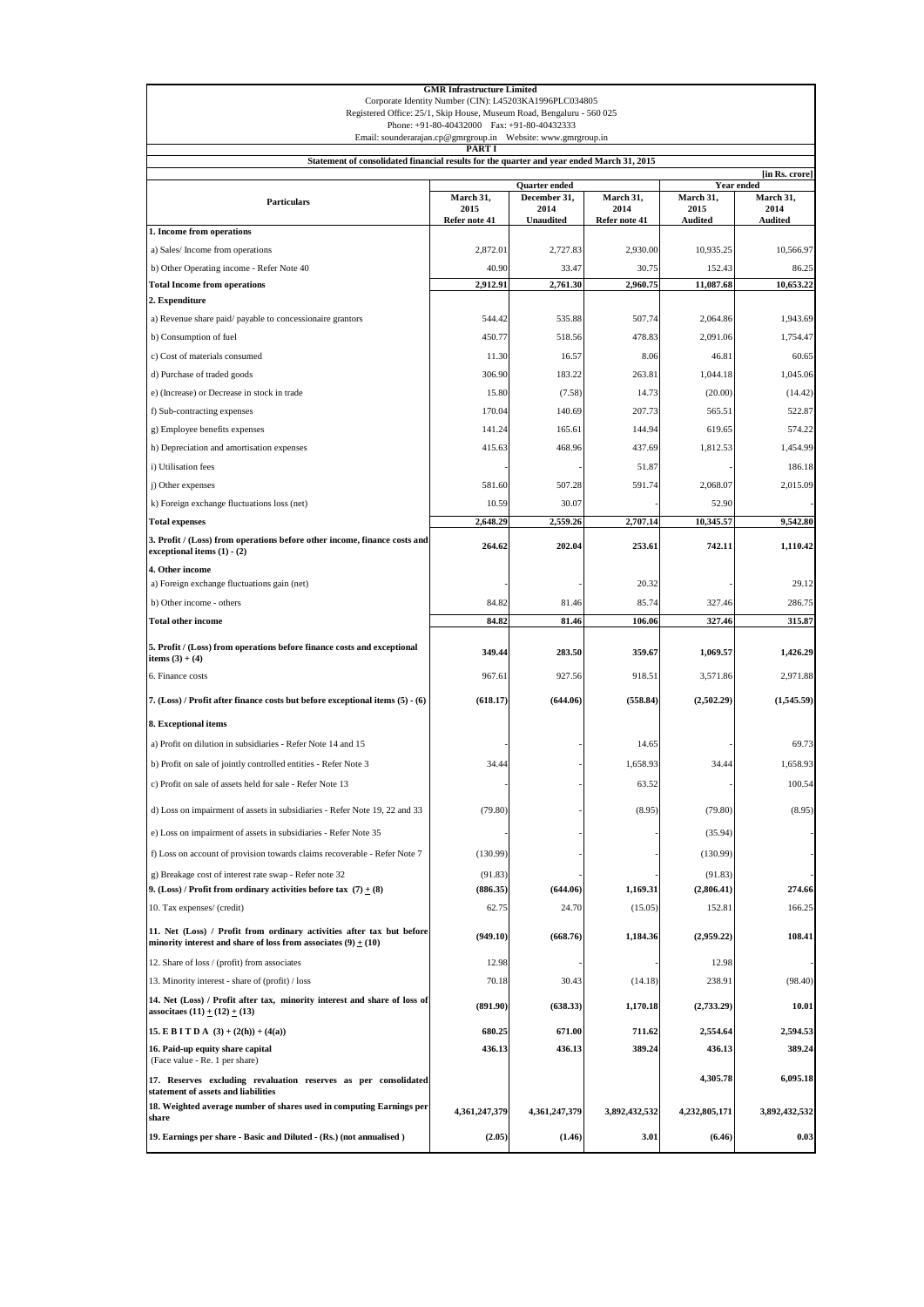|                                                                                                              | PART II           |                      |                   |                   |                                           |  |
|--------------------------------------------------------------------------------------------------------------|-------------------|----------------------|-------------------|-------------------|-------------------------------------------|--|
| Select Information for the quarter and year ended March 31, 2015<br><b>Ouarter</b> ended<br>Year ended       |                   |                      |                   |                   |                                           |  |
| <b>Particulars</b>                                                                                           |                   |                      |                   |                   |                                           |  |
|                                                                                                              | March 31,<br>2015 | December 31.<br>2014 | March 31,<br>2014 | March 31,<br>2015 | March 31,<br>2014                         |  |
| A. PARTICULARS OF EQUITY SHAREHOLDING                                                                        |                   |                      |                   |                   |                                           |  |
| 1. Public Shareholding                                                                                       |                   |                      |                   |                   |                                           |  |
| - Number of equity shares                                                                                    | 1,477,160,289     | 1,515,815,289        | 1.083.591.135     | 1,477,160,289     | 1,083,591,135                             |  |
| - Percentage of equity shareholding                                                                          | 33.87%            | 34.76%               | 28.30%            | 33.87%            | 27.84%                                    |  |
| 2. Promoters and promoter group equity shareholding                                                          |                   |                      |                   |                   |                                           |  |
| a) Pledged/Encumbered                                                                                        |                   |                      |                   |                   |                                           |  |
| - Number of equity shares                                                                                    | 2.535.332.661     | 2,229,411,593        | 1.785.342.465     | 2,535,332,661     | 1.785.342.465                             |  |
| - Percentage of equity shares (as a % of the total<br>equity shareholding of promoter and promoter           | 88.46%            | 78.85%               | 63.97%            | 88.46%            | 63.97%                                    |  |
| group)                                                                                                       |                   |                      |                   |                   |                                           |  |
| - Percentage of equity shares (as a % of the total<br>equity share capital of the Company)                   | 58.13%            | 51.12%               | 45.87%            | 58.13%            | 45.87%                                    |  |
| b) Non-Encumbered                                                                                            |                   |                      |                   |                   |                                           |  |
| - Number of equity shares                                                                                    | 330,754,629       | 598,020,697          | 1,005,501,382     | 330,754,629       | 1,005,501,382                             |  |
| - Percentage of equity shares (as a % of the total<br>equity shareholding of promoter and promoter<br>group) | 11.54%            | 21.15%               | 36.03%            | 11.54%            | 36.03%                                    |  |
| - Percentage of equity shares (as a % of the total<br>equity share capital of the Company)                   | 7.58%             | 13.71%               | 25.83%            | 7.58%             | 25.83%                                    |  |
| 3. Non-promoter and non-public equity shareholding                                                           |                   |                      |                   |                   |                                           |  |
| - Number of equity shares                                                                                    | 17,999,800        | 17,999,800           | 17,999,800        | 17,999,800        | 17,999,800                                |  |
| - Percentage of equity shareholding                                                                          | 0.42%             | 0.41%                | 0.46%             | 0.42%             | 0.46%                                     |  |
|                                                                                                              |                   |                      |                   |                   |                                           |  |
| <b>Particulars</b>                                                                                           |                   |                      |                   |                   | <b>Quarter</b> ended<br>March 31,<br>2015 |  |
| <b>B. INVESTOR COMPLAINTS</b>                                                                                |                   |                      |                   |                   |                                           |  |
| Pending at the beginning of the quarter                                                                      |                   |                      |                   |                   |                                           |  |
| Received during the quarter                                                                                  |                   |                      |                   |                   | 52                                        |  |
| Disposed of during the quarter                                                                               |                   |                      |                   |                   | 52                                        |  |
| Remaining unresolved at the end of the quarter                                                               |                   |                      |                   |                   |                                           |  |

| <b>GMR Infrastructure Limited</b>                                          |                                           |                      |                   |                   |                   |  |
|----------------------------------------------------------------------------|-------------------------------------------|----------------------|-------------------|-------------------|-------------------|--|
| Report on Consolidated Segment Revenue, Results and Capital Employed       |                                           |                      |                   |                   |                   |  |
|                                                                            | <b>Year ended</b><br><b>Ouarter</b> ended |                      |                   |                   |                   |  |
| <b>Particulars</b>                                                         | March 31,<br>2015                         | December 31,<br>2014 | March 31,<br>2014 | March 31,<br>2015 | March 31,<br>2014 |  |
|                                                                            | Refer note 41                             | <b>Unaudited</b>     | Refer note 41     | <b>Audited</b>    | <b>Audited</b>    |  |
| 1. Segment Revenue                                                         |                                           |                      |                   |                   |                   |  |
| a) Airports                                                                | 1.437.78                                  | 1.421.28             | 1,548.05          | 5,468.64          | 6.023.01          |  |
| b) Power                                                                   | 1,173.71                                  | 1,061.81             | 984.60            | 4,454.49          | 3,342.61          |  |
| c) Roads                                                                   | 193.10                                    | 185.95               | 249.55            | 766.98            | 737.88            |  |
| d) EPC                                                                     | 46.47                                     | 30.18                | 139.80            | 164.89            | 468.67            |  |
| e) Others                                                                  | 186.69                                    | 194.03               | 150.19            | 707.07            | 570.98            |  |
|                                                                            | 3,037.75                                  | 2,893.25             | 3,072.19          | 11,562.07         | 11,143.15         |  |
| Less: Inter Segment                                                        | 124.84                                    | 131.95               | 111.44            | 474.39            | 489.93            |  |
| <b>Segment revenue from operations</b>                                     | 2,912.91                                  | 2,761.30             | 2,960.75          | 11,087.68         | 10,653.22         |  |
| 2. Segment Results                                                         |                                           |                      |                   |                   |                   |  |
| a) Airports                                                                | 260.41                                    | 245.95               | 324.39            | 913.53            | 1,309.33          |  |
| b) Power                                                                   | (46.09)                                   | (104.34)             | (96.33)           | (403.29)          | (438.37)          |  |
| c) Roads                                                                   | 23.39                                     | 50.98                | 99.60             | 208.59            | 324.30            |  |
| d) EPC                                                                     | 15.26                                     | (8.66)               | (27.52)           | (3.18)            | (40.84)           |  |
| e) Others                                                                  | 121.99                                    | 140.62               | 61.84             | 480.46            | 271.52            |  |
|                                                                            | 374.96                                    | 324.55               | 361.98            | 1,196.11          | 1,425.94          |  |
| Less: Inter Segment                                                        | 79.82                                     | 83.91                | 47.44             | 294.63            | 149.73            |  |
| <b>Net Segment Results</b>                                                 | 295.14                                    | 240.64               | 314.54            | 901.48            | 1,276.21          |  |
| Less: Finance costs (net)                                                  | 913.31                                    | 884.70               | 873.39            | 3,403.77          | 2,821.80          |  |
| Add/ (Less) : Exceptional items                                            |                                           |                      |                   |                   |                   |  |
| a) Profit on dilution in subsidiaries - Refer Note 14 and 15               |                                           |                      | 14.65             |                   | 69.73             |  |
| b) Profit on sale of jointly controlled entities - Refer Note 3            | 34.44                                     |                      | 1,658.93          | 34.44             | 1,658.93          |  |
| c) Profit on sale of assets held for sale - Refer Note 13                  |                                           |                      | 63.52             |                   | 100.54            |  |
| d) Loss on impairment of assets in subsidiaries - Refer Note 19, 22 and 33 | (79.80)                                   |                      | (8.95)            | (79.80)           | (8.95)            |  |
| e) Loss on impairment of assets in subsidiaries - Refer Note 35            |                                           |                      |                   | (35.94)           |                   |  |
| f) Loss on account of provision towards claims recoverable - Refer Note 7  | (130.99)                                  |                      |                   | (130.99)          |                   |  |
| g) Breakage cost of interest rate swap - Refer note 32                     | (91.83)                                   |                      |                   | (91.83)           |                   |  |
| (Loss) /Profit before tax                                                  | (886.35)                                  | (644.06)             | 1,169.31          | (2,806.41)        | 274.66            |  |
|                                                                            | U.U                                       |                      | 10.OU             |                   |                   |  |
| 3. Capital employed                                                        |                                           |                      |                   |                   |                   |  |
| (Segment Assets - Segment Liabilities)                                     |                                           |                      |                   |                   |                   |  |
| a) Airports                                                                | 15,757.40                                 | 15,818.39            | 15,147.06         | 15,757.40         | 15,147.06         |  |
| b) Power                                                                   | 28,717.08                                 | 28,549.73            | 26,936.82         | 28,717.08         | 26,936.82         |  |
| c) Roads                                                                   | 5,247.52                                  | 5,511.68             | 5,868.42          | 5,247.52          | 5,868.42          |  |
| d) EPC                                                                     | 278.08                                    | 273.54               | 385.11            | 278.08            | 385.11            |  |
| e) Others                                                                  | 16,575.99                                 | 16,095.90            | 15,082.99         | 16,575.99         | 15,082.99         |  |
|                                                                            | 66,576.07                                 | 66,249.24            | 63,420.40         | 66,576.07         | 63,420.40         |  |
| Less: Inter Segment                                                        | 7,677.94                                  | 7,670.20             | 6,187.27          | 7,677.94          | 6.187.27          |  |
| Unallocated Assets / (Liabilities)                                         | (49, 238.40)                              | (48,544.83)          | (46, 447.80)      | (49, 238.40)      | (46, 447.80)      |  |
| <b>Total</b>                                                               | 9,659.73                                  | 10,034.21            | 10,785.33         | 9,659.73          | 10,785.33         |  |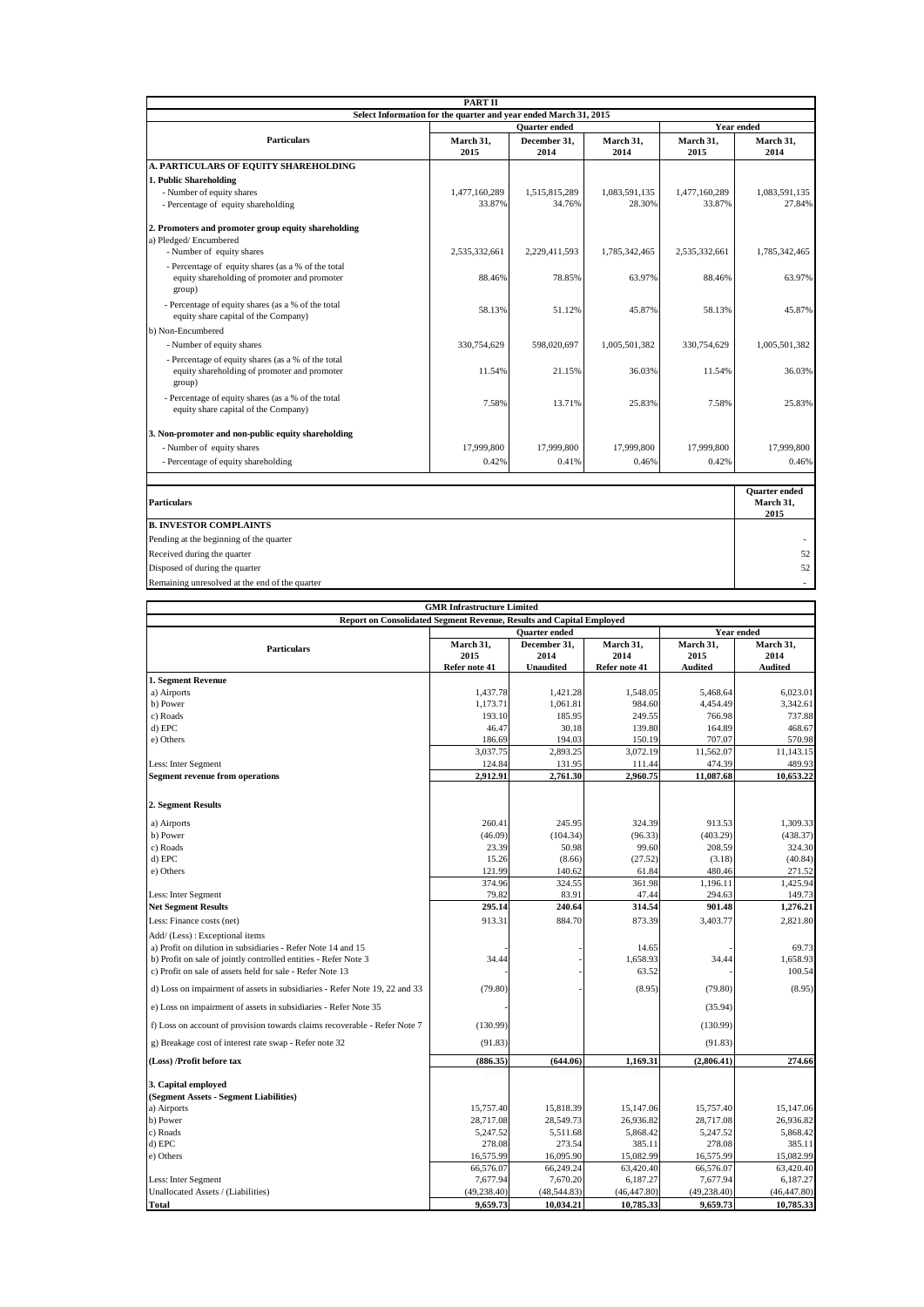# **1. Consolidated Statement of Assets and Liabilities**

| [in Rs. crore]                                   |                |                |  |  |
|--------------------------------------------------|----------------|----------------|--|--|
|                                                  | As at          | As at          |  |  |
| <b>Particulars</b>                               | March 31, 2015 | March 31, 2014 |  |  |
|                                                  | <b>Audited</b> | <b>Audited</b> |  |  |
|                                                  |                |                |  |  |
| <b>Equity and Liabilities</b>                    |                |                |  |  |
| <b>Shareholders' funds</b>                       |                |                |  |  |
| Share capital                                    | 1,572.79       | 1,525.91       |  |  |
| Reserves and surplus                             | 4,305.78       | 6,095.18       |  |  |
| Money received against share warrants            | 141.75         |                |  |  |
|                                                  | 6,020.32       | 7,621.09       |  |  |
| Preference shares issued by subsidiary companies | 984.25         | 1,155.60       |  |  |
| Share application pending allotment              | 889.66         |                |  |  |
| Minority interest                                | 1,765.50       | 2,008.64       |  |  |
| <b>Non-current liabilities</b>                   |                |                |  |  |
| Long-term borrowings                             | 38,690.38      | 33,599.28      |  |  |
| Deferred tax liability (net)                     | 73.36          | 73.27          |  |  |
| Trade payables                                   | 21.03          | 20.97          |  |  |
| Other long-term liabilities                      | 2,064.07       | 2,398.71       |  |  |
| Long-term provisions                             | 59.39          | 78.45          |  |  |
|                                                  | 40,908.23      | 36,170.68      |  |  |
| <b>Current liabilities</b>                       |                |                |  |  |
| Short-term borrowings                            | 3,511.18       | 5,588.17       |  |  |
| Trade payables                                   | 2,035.08       | 1,759.31       |  |  |
| Other current liabilities                        | 10,357.52      | 10,547.84      |  |  |
| Short-term provisions                            | 271.20         | 290.52         |  |  |
|                                                  | 16,174.98      | 18,185.84      |  |  |
| <b>TOTAL</b>                                     | 66,742.94      | 65,141.85      |  |  |
|                                                  |                |                |  |  |
| <b>Assets</b>                                    |                |                |  |  |
| <b>Non-current assets</b>                        |                |                |  |  |
| <b>Fixed assets</b>                              | 47,822.11      | 45,911.95      |  |  |
| Goodwill on consolidation                        | 3,608.08       | 3,461.15       |  |  |
| Non-current investments                          | 210.86         | 104.22         |  |  |
| Deferred tax asset (net)                         | 19.04          | 44.57          |  |  |
| Long-term loans and advances                     | 2,384.75       | 2,441.08       |  |  |
| Trade receivables                                | 97.16          | 171.76         |  |  |
| Other non-current assets                         | 3,900.83       | 3,802.93       |  |  |
| <b>Current assets</b>                            | 58,042.83      | 55,937.66      |  |  |
| <b>Current investments</b>                       | 1,201.82       | 775.35         |  |  |
| Inventories                                      | 304.85         | 358.92         |  |  |
| Trade receivables                                | 1,624.27       | 1,600.14       |  |  |
| Cash, cash equivalents and other bank balances   | 3,904.04       | 3,321.19       |  |  |
| Short-term loans and advances                    | 587.19         | 493.15         |  |  |
| Other current assets                             | 1,077.94       | 2,655.44       |  |  |
|                                                  | 8,700.11       | 9,204.19       |  |  |
| <b>TOTAL</b>                                     | 66,742.94      | 65,141.85      |  |  |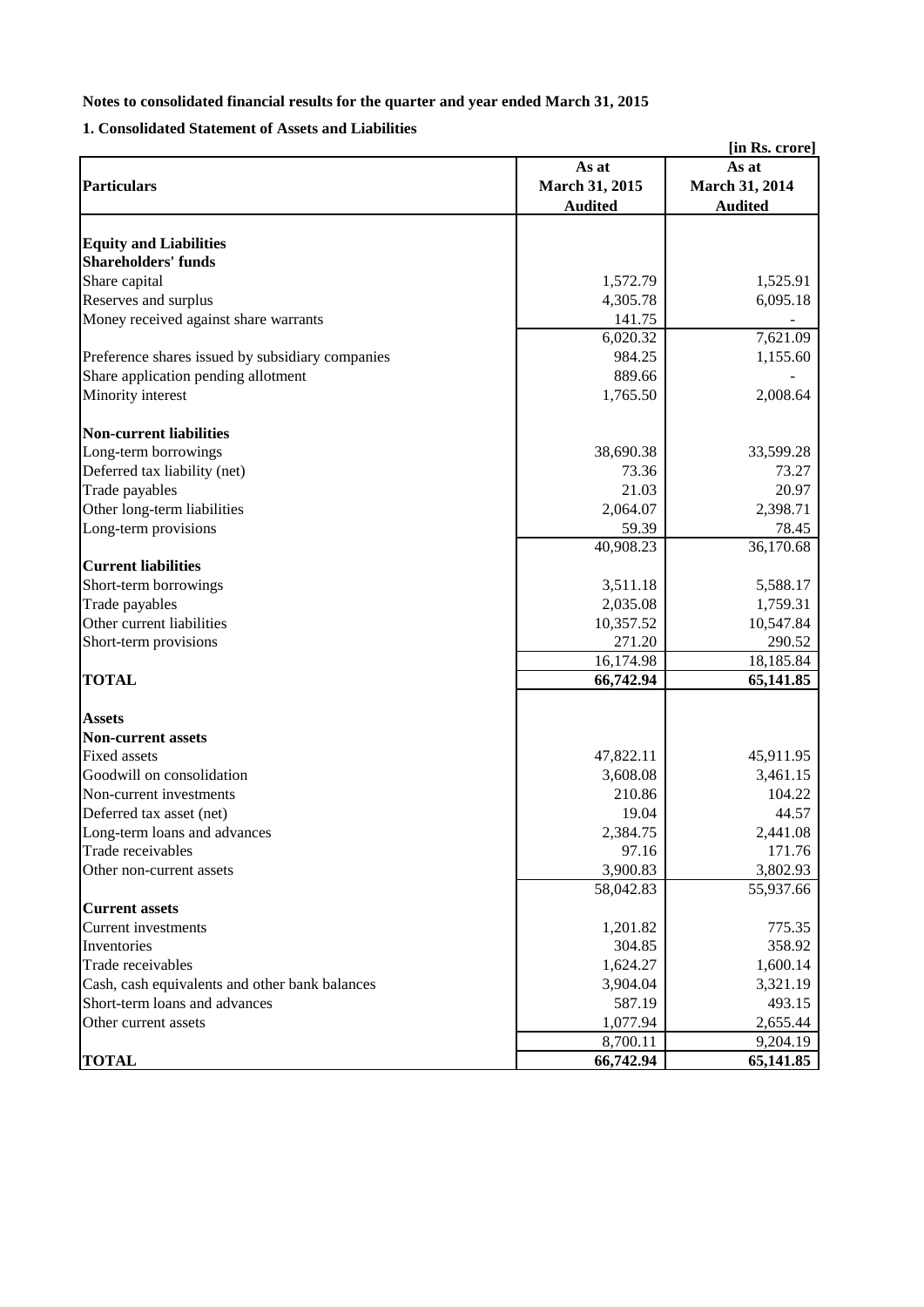### **2. Consolidation and Segment Reporting**

- a. GMR Infrastructure Limited ('the Company' or 'GIL') carries on its business through various subsidiaries, jointly controlled entities and associates (hereinafter referred to as 'the Group'), being special purpose vehicles exclusively formed to build and operate various infrastructure projects. The consolidated results have been prepared in accordance with the principles and procedures as set out in the Accounting Standard ('AS') - 21 on 'Consolidated Financial Statements', AS - 23 on 'Accounting for Investments in Associates in Consolidated Financial Statements' and AS - 27 on 'Financial Reporting of Interests in Joint Ventures'.
- b. The segment reporting of the Group has been prepared in accordance with AS-17 on 'Segment Reporting'.

| Segment         | <b>Description of Activity</b>                                         |
|-----------------|------------------------------------------------------------------------|
| <b>Airports</b> | Development and operation of airports                                  |
| <b>Power</b>    | Generation of power, transmission of power, mining and exploration and |
|                 | provision of related services                                          |
| <b>Roads</b>    | Development and operation of roadways                                  |
| <b>EPC</b>      | Handling of engineering, procurement and construction solutions in the |
|                 | infrastructure sector                                                  |
| <b>Others</b>   | Urban infrastructure and other residual activities                     |

The business segments of the Group comprise of the following:

- c. Investors can view the standalone results of the Company on the Company's websit[e www.gmrgroup.in](http://www.gmrgroup.in/) or on the websites of BSE (www.bseindia.com) or NSE [\(www.nse-india.com\)](http://www.nse-india.com/).
- 3. During the year ended March 31, 2014, the Company along with its subsidiaries GMR Infrastructure (Global) Limited and GMR Infrastructure Overseas Limited had entered into a definitive agreement ('SPA') with Malaysia Airports MSC Sdn Bhd ('the buyer') for sale of their 40% equity stake in their jointly controlled entities Istanbul Sabiha Gokcen Uluslararasi Havalimani Yatirim Yapim Ve Isletme Anonim Sirketi ('ISG') and LGM Havalimani Isletmeleri Ticaret Ve Turizm Anonim Sirketi ('LGM') for a sale consideration of Euro 20.90 crore (net of equity gap adjustment of Euro 1.60 crore and subject to debt and other working capital adjustments). The management based on its internal assessment and a legal opinion was of the view that all "Conditions Precedent" were either fulfilled or waived or agreed to be not applicable as at March 31, 2014 except for the buyer to obtain approval from Bank Negara Malaysia which was obtained on April 3, 2014. Subsequently after receipt of the consideration, the shares were transferred to the buyer on April 30, 2014, in view of which, the Group recognized the profit on the sale of its investment in ISG (net of costs of Rs. 164.98 crore incurred towards sale of such investments) of Rs. 1,658.93 crore, which was disclosed as an 'exceptional item' in the consolidated financial statements of the Group for the year ended March 31, 2014.

Further, pursuant to the SPA entered with the buyer, the Group has provided a guarantee of Euro 4.50 crore towards claims, as specified in the SPA for a period till December 2015 and in respect of tax claim, if any, the guarantee period is upto May 2019. The statutory auditors of the Company have qualified their Audit Reports for the years ended March 31, 2014 and March 31, 2015.

The details of the results of ISG consolidated till year ended March 31, 2014 are as follows:

|                                                   |                       | (in Rs. crore)        |
|---------------------------------------------------|-----------------------|-----------------------|
|                                                   | <b>Ouarter ended</b>  | <b>Year ended</b>     |
|                                                   | <b>March 31, 2014</b> | <b>March 31, 2014</b> |
| Total income                                      | 157.97                | 674.10                |
| Loss after tax (before consolidation adjustments) | (14.54)               | 70.23                 |

The details of the results of LGM consolidated till year ended March 31, 2014 are as follows:

|                                                   |                       | (in Rs. crore)        |
|---------------------------------------------------|-----------------------|-----------------------|
|                                                   | <b>Quarter ended</b>  | <b>Year ended</b>     |
|                                                   | <b>March 31, 2014</b> | <b>March 31, 2014</b> |
| Total income                                      | 18.72                 | 70.13                 |
| Loss after tax (before consolidation adjustments) | (2.55)                | (2.30                 |

The details of the results of Istanbul Sabiha Gokcen Uluslararasi Havalimani Yer Hizmetleri consolidated till year ended March 31, 2014 are as follows: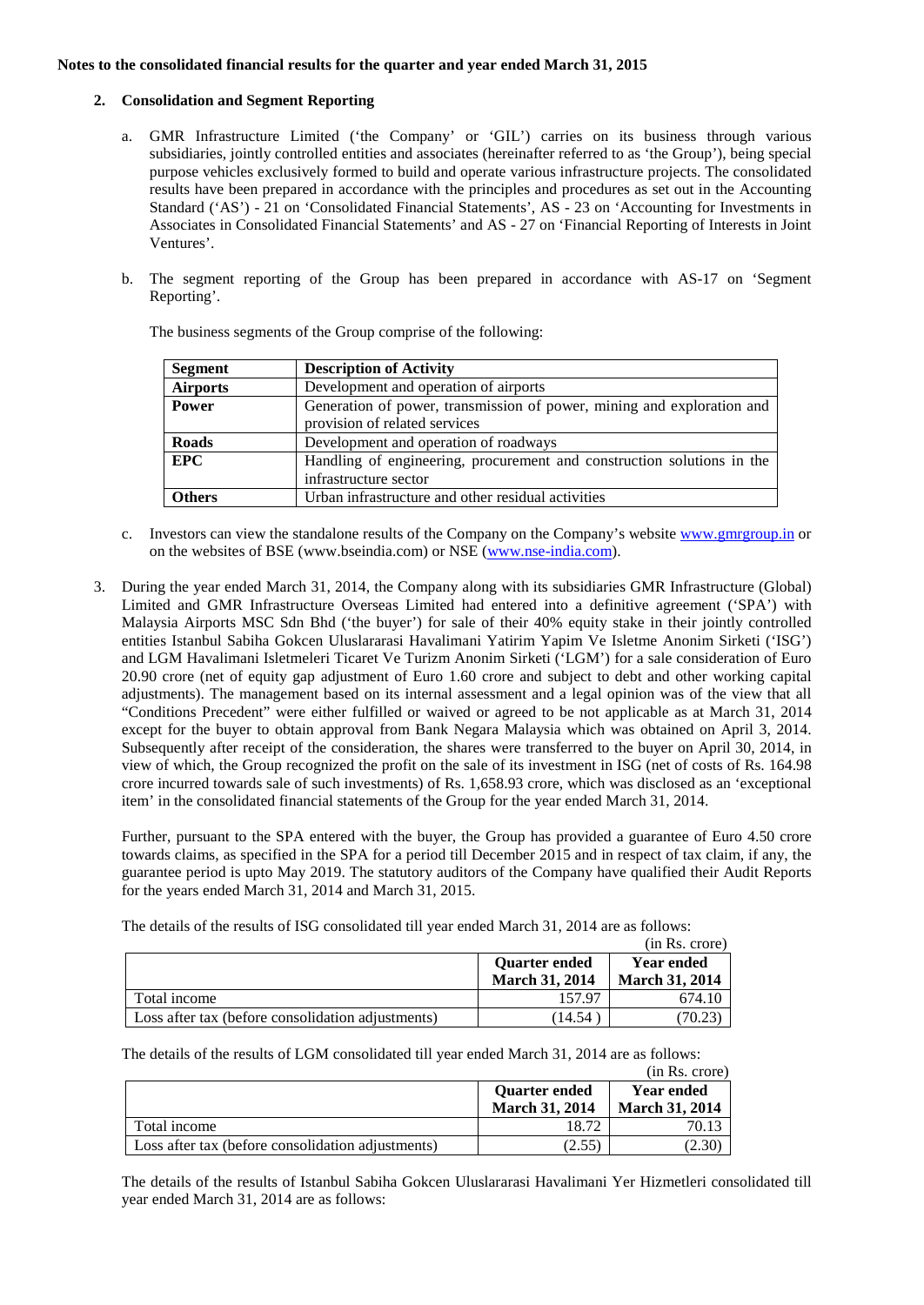|                                                                   |                                               | (in Rs. crore)                             |
|-------------------------------------------------------------------|-----------------------------------------------|--------------------------------------------|
|                                                                   | <b>Ouarter ended</b><br><b>March 31, 2014</b> | <b>Year ended</b><br><b>March 31, 2014</b> |
| Total income                                                      | -                                             |                                            |
| $(Loss) / profit$ after tax (before consolidation<br>adjustments) | (0.37)                                        | 3.54                                       |

4. During the quarter ended December 31, 2014, the Company has received a letter from National Stock Exchange of India Limited ('NSE') whereby Securities and Exchange Board of India ('SEBI') has directed NSE to advise the Company to restate the consolidated financial statements of the Group for the year ended March 31, 2013 for the qualifications in the Auditor's Report for the year then ended in respect of the matters stated in the Paragraph 1 and 2 of 'Basis for Qualified Opinion' in the said Auditors' Report, pursuant to the Paragraph 5(d)(ii) of the SEBI Circular CIR/CFD/DIL/7/2012 dated August 13, 2012. Further, SEBI vide Circular CIR/CFD/DIL/9/2013 dated June 5, 2013 has clarified that restatement of books of account indicated in Paragraph 5 of the aforesaid circular shall mean that the Company is required to disclose the effect of revised financial accounts by way of revised pro-forma financial results immediately to the shareholders through Stock Exchanges. However, the financial effects of the revision may be carried out in the annual accounts of the subsequent financial year as a prior period item.

In response to its representations made, the Company received a letter from SEBI dated April 27, 2015, whereby SEBI has re-iterated its earlier advice for restatement of financial results, in terms of the aforementioned circulars. Further, SEBI has advised the Company to restate financial results for financial year 2012-13 and 2013-14 and the effect of these restatement adjustments may be carried out in the annual accounts of the financial year 2014-15, as a prior period item in terms of the aforementioned circulars. With regard to matter described in Note 7, the Group has made requisite adjustments in the accompanying financial results for the quarter and year ended March 31, 2015. With regard to the matter described in Note 11(b), the Hon'ble High Court of Delhi, while hearing the writ petition filed by the Group in this regard, directed SEBI not to insist on restatement of accounts till the next hearing date, which is scheduled on September 4, 2015. Further, the High Court of Delhi directed the Company that if the accounts for 2014-15 are prepared, the aforementioned issue will be reflected in the accounts and the effect of both capitalisation and noncapitalisation on the networth will also be disclosed in due prominence, in the financial accounts prepared by the Company. Refer note 11(b).

The statutory auditors of the Company have drawn an Emphasis of Matter in their Audit Report in this regard.

- 5. The Company along with its subsidiaries have an investment of Rs. 389.52 crore (including loans of Rs. 149.93 crore, and interest accrued thereon and investment in equity / preference shares of Rs. 239.59 crore made by the Company and its subsidiaries) in GMR Ambala Chandigarh Expressways Private Limited ('GACEPL'), a subsidiary of the Company as at March 31, 2015. GACEPL has been incurring losses since the commencement of commercial operations. The management of the Group believes that these losses are primarily attributable to the loss of revenue arising as a result of diversion of partial traffic on parallel roads. The matter is currently under arbitration and the arbitration tribunal has passed an interim order staying the payment of negative grant which was due during the years ended March 31, 2014 and March 31, 2015 till further orders. Based on an internal assessment and a legal opinion, the management of the Group is confident that it will be able to claim compensation from relevant authorities for the loss it has suffered due to such diversion of traffic and accordingly, the carrying value of net assets of Rs. 208.51 crore (after providing for losses till date of Rs. 181.02 crore) as regards investment in GACEPL as at March 31, 2015 is appropriate. The statutory auditors of the Company have drawn an Emphasis of Matter in their Audit Report in this regard.
- 6. a) GMR Male International Airport Private Limited ('GMIAL'), a subsidiary of the Company, entered into an agreement on June 28, 2010 with Maldives Airports Company Limited ('MACL') and Ministry of Finance and Treasury ('MoFT'), Republic of Maldives for the Rehabilitation, Expansion, Modernization, Operation and Maintenance of Male International Airport ('MIA') for a period of 25 years ('the Concession Agreement'). On November 27, 2012, MACL and MoFT issued notices to GMIAL stating that the concession agreement was void ab initio and that neither MoFT nor MACL had authority under the laws of Maldives to enter into the agreement. It was also stated that MACL would take over the possession and control of MIA within 7 days of the said letter.

Though GMIAL denied that the contract was void ab initio, MACL took over the possession and control of the MIA and GMIAL vacated the airport effective December 8, 2012. This has resulted in GMIAL's principal activity becoming impossible from the date of takeover. The matter is currently under arbitration and the procedural meeting was held on April 10, 2013. On June 18, 2014, the tribunal delivered its award declaring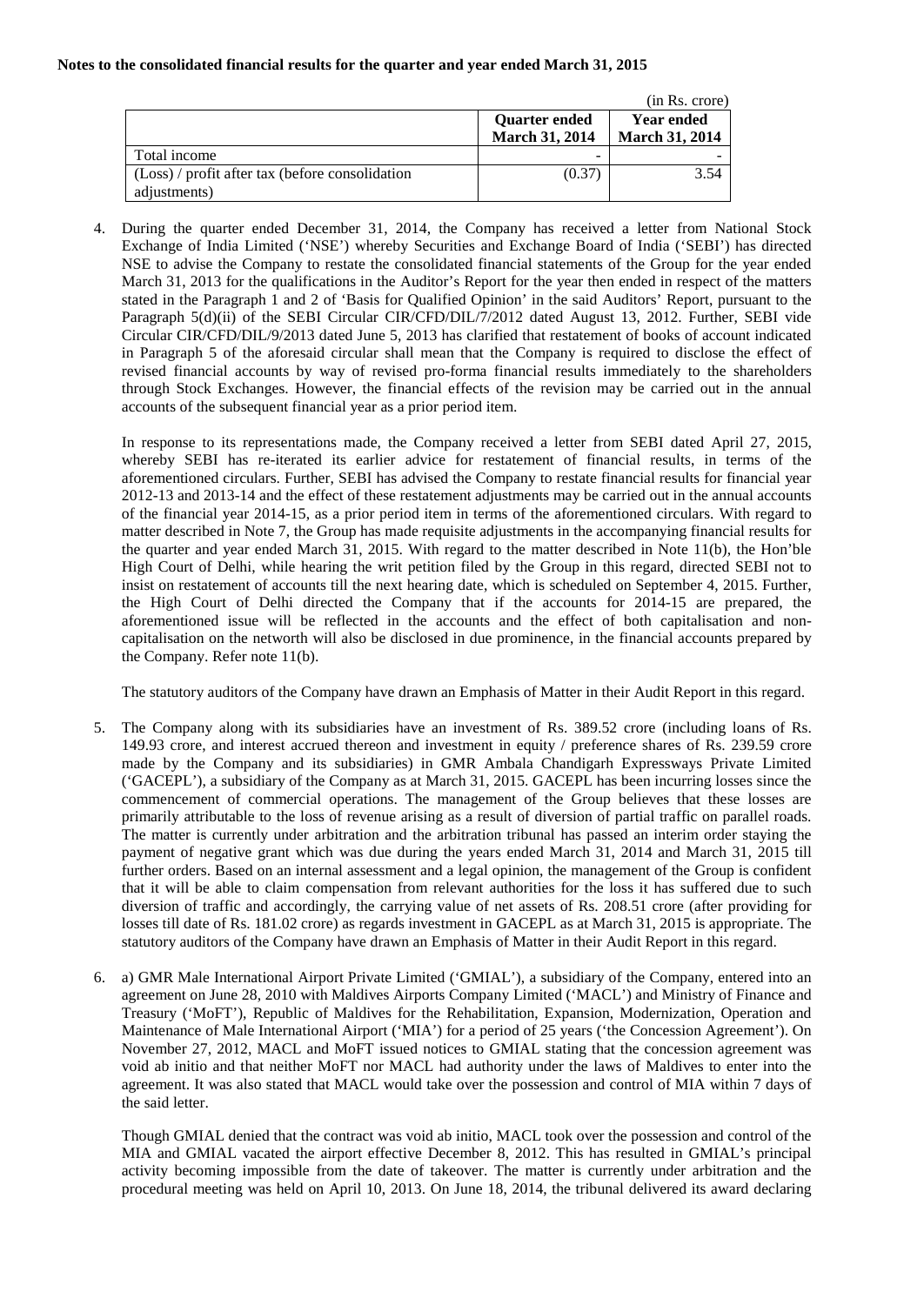that the Concession Agreement was not void ab initio and is valid and binding on the parties. Further, the tribunal declared that the Government of Maldives ('GoM') and MACL are jointly and severally liable in damages to GMIAL for loss caused by repudiation of the contract. The quantum of the damages is yet to be decided and the damages are limited to the sum which would have been recovered under clause 19.4.3 (b) had the Concession Agreement been terminated on grounds of public interest pursuant to clause 19.2.1 (h). On November 21, 2014, GMIAL served its schedule of loss on the tribunal and on GoM and MACL together with the termination date claim report and the expert report quantifying the losses incurred by GMIAL and which GMIAL asserts are recoverable on account of the tribunal's award. Further, GoM and MACL, on November 26, 2014, served a letter on the tribunal and on GMIAL asserting that the parties to the arbitration have different interpretations of the limitation in Paragraph  $167(1)(g)$  of the aforesaid award of the tribunal ('preliminary issue') and the timetable was agreed by the parties for hearing of the preliminary issue in the first half of 2015. Accordingly, after the tribunal has decided in respect of the preliminary issue, a timetable will be set for the hearing on the substantive quantum of the award. The final outcome of the arbitration is pending as at March 31, 2015. In view of the aforesaid matter, GMIAL continues to reflect assets amounting to Rs. 1,486.96 crore (USD 23.58 crore) including claim recoverable of Rs. 1,145.16 crore (USD 18.16 crore) at their carrying values as at March 31, 2015, net of assets written off of Rs. 202.61 crore during the year ended March 31, 2013. GMIAL's ability to continue its future business operations and consequential impact on net assets / guarantees given by the Company and GMR Infrastructure (Mauritius) Limited is solely dependent on the outcome of arbitration and / or a negotiated settlement. However, financial statements of GMIAL as at and for the year ended March 31, 2015 have been prepared and accordingly consolidated on a going concern basis.

Further, GMIAL had executed work construction contracts with GADL International Limited ('GADLIL') and other service providers for rehabilitation, expansion, modernization of MIA. Pursuant to the aforesaid takeover of airport, GMIAL has terminated the contracts with GADLIL and these service providers. As per the terms of contracts, in the event of discontinuation of construction, GMIAL is required to pay termination payment to the service providers. GMIAL has received claims of around USD 8.00 crore as at March 31, 2015 from GADLIL and other service providers. However, no such claims relating to the termination of contracts have been recognised as at March 31, 2015 since the amounts payable are not certain.

Based on the aforesaid award by the tribunal, internal assessment and a legal opinion obtained by GMIAL, the management of the Group is confident that GMIAL would be entitled for compensation under the concession agreement atleast to the extent of the carrying value of the assets taken over by the GoM / MACL and the subsequent expenditure incurred by GMIAL as at March 31, 2015 and accordingly, the consolidated financial results of the Group do not include any adjustments that might result from the outcome of this uncertainty. The statutory auditors of the Company have qualified their Audit Report in this regard.

|                  |                  |                  |                                | (in Rs. crore)                 |
|------------------|------------------|------------------|--------------------------------|--------------------------------|
| Quarter<br>ended | Quarter<br>ended | Quarter<br>ended | <b>Year ended</b><br>March 31, | <b>Year ended</b><br>March 31, |
| March 31,        | <b>December</b>  | March 31,        | 2015                           | 2014                           |
|                  |                  |                  |                                | 1.51                           |
| (4.99)           | (11.93)          | (91.48)          | (12.66)                        | (132.86)                       |
|                  |                  |                  |                                |                                |
|                  | 2015<br>0.24     | 31, 2014<br>0.35 | 2014<br>0.07                   | 25.05                          |

The results of GMIAL do not reflect results of the airport operations post December 7, 2012. The details of its results consolidated till year ended March 31, 2015 are as follows:

b) GADLIL, a subsidiary of the Company, is re-registered in the Republic of Maldives for upgrading of existing terminal and construction of new terminal at the MIA. As per the work construction contract dated October 25, 2010 entered into with GMIAL, the expected substantial completion date of the construction was July 01, 2014, and GADLIL's registration in the Republic of Maldives is valid till December 31, 2016. However, pursuant to the takeover of MIA by MACL, GMIAL has terminated the work construction contract with GADLIL on December 10, 2012. These conditions indicate the existence of a material uncertainty about the going concern of GADLIL which is fully dependent on the outcome of the arbitration process between GMIAL and GoM and MACL. However, based on internal assessment and certain business plans the financial statements of GADLIL as at and for the year ended March 31, 2015 have been prepared and accordingly consolidated on a going concern basis. The statutory auditors of the Company have qualified their Audit Report in this regard.

7. The Company along with its subsidiary has made an investment of Rs. 729.43 crore (including loans of Rs. 29.43 crore and investment in equity shares of Rs. 700.00 crore made by the Company and its subsidiaries) in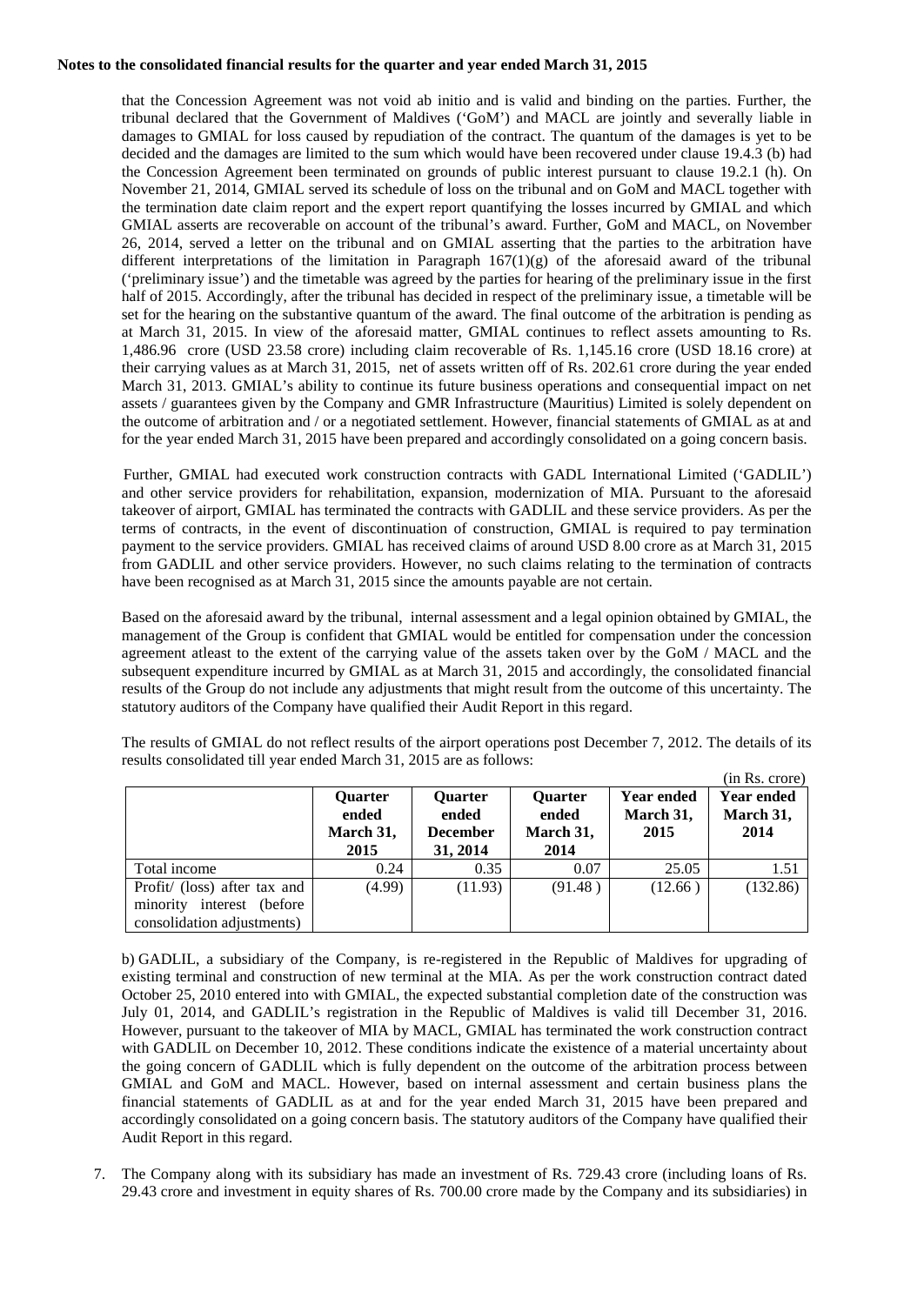GMR Kishangarh Udaipur Ahmedabad Expressways Limited ('GKUAEL'), a subsidiary of the Company, which is primarily utilised towards payment of capital advance of Rs. 590.00 crore to its EPC contractors and Rs. 130.99 crore (including Rs. 2.42 crore during the quarter ended March 31, 2015) towards indirect expenditure attributable to the project and borrowing costs ('project expenses'). Further, the Group has provided a performance guarantee of Rs. 269.36 crore to NHAI. GKUAEL had entered into a Concession Agreement with National Highways Authority of India ('NHAI') on November 30, 2011 for six laning of Kishangarh-Udaipur-Ahmedabad section of National Highways 79A, 79, 76 and 8. Pursuant to nonfulfillment of mandatory 'Conditions Precedent' specified under the Concession Agreement within the due date, GKUAEL had issued a notice to NHAI dated December 21, 2012 of its intention to terminate the Concession Agreement. In response, NHAI vide their letter dated January 1, 2013 termed the notice not maintainable both in law and in facts. Further, NHAI in their letter dated January 17, 2013 to GKUAEL had also indicated of making good the alleged defaults of NHAI within the cure period of 90 days. Further, the management of the Group had submitted the proposal for the continuance of the project subject to certain modifications in the financial and other terms in the Concession Agreement and held discussions with NHAI for revival of the project. As efforts for revival of the project did not succeed, on February 16, 2015, GKUAEL has issued a notice of dispute to NHAI invoking arbitration provisions of the Concession Agreement. Both the parties have appointed their arbitrators and the arbitration process is pending commencement.

During the quarter ended March 31, 2015, pursuant to the issue of notice of dispute, GKUAEL has transferred the aforesaid project costs of Rs. 130.99 crore to claims recoverable as the management believes that it will be able to recover the expenditure incurred on the project. Further, based on its internal assessment and in view of the letter received from NSE, as detailed in note 4, the Group has made provision for such claims recoverable and has disclosed the same as an 'exceptional item' in the consolidated financial results of the Group for the quarter and year March 31, 2015.

Further, GKUAEL had awarded the EPC contract to GMR Projects Private Limited, ('GPPL') to whom the GKUAEL has given an advance of Rs. 590.00 crore as stated above. GKUAEL has terminated the contract on May 15, 2015. GKUAEL is yet to receive any claim from the EPC contractor and no such claim relating to the termination of contract has been recognized in the financial statement of GKUAEL as at March 31, 2015 as the amounts payable are not certain. The termination of concession agreement with NHAI, initiation of arbitration proceedings and its consequential impact on the operations, indicate the existence of a material uncertainty that may cast a significant doubt about the going concern of the GKUAEL and the consequential impact on the net assets / performance guarantee given by the Group and is solely dependent on the outcome of arbitration. Based on an internal assessment and a legal opinion obtained by the management, the management of GKUAEL is confident that it will be able to claim compensation from NHAI for the loss it has suffered due to termination of contract for reasons as stated aforesaid and accordingly, no further adjustments have been considered necessary as at March 31, 2015. The statutory auditors of the Company qualified their Audit Report in this regard.

8. GMR Energy Limited ('GEL'), a subsidiary of the Company had entered into a Power Purchase Agreement ('PPA') with Karnataka Power Transmission Corporation Limited for supply of energy during the period December 15, 1997 to July 7, 2008. GEL had a Fuel Supply Agreement ('FSA') with a fuel supplier towards purchase of Naptha for generation of electricity during the aforementioned period. The FSA provided for payment of liquidated damages to the fuel supplier in the event that there was a shortfall in the purchase of the annual guaranteed quantity.

During the year ended March 31, 2013, GEL received a notice for Good Faith Negotiation under erstwhile FSA entered into between GEL and the fuel supplier with respect to dispute regarding liquidated damages amounting to Rs. 296.16 crore along with an interest of Rs. 5.55 crore towards failure of GEL to purchase the annual guaranteed quantity for the period from November 21, 2001 to June 6, 2008. GEL vide its letter dated October 31, 2012 had disputed the demand from the fuel supplier towards the aforementioned damages.

During the year ended March 31, 2014, the fuel supplier had filed a petition in the Hon'ble High Court of Karnataka seeking appointment of a sole arbitrator for the resolution of the dispute. GEL has filed its reply on January 8, 2014, and as per the High court order dated September 11, 2014 arbitrators have been appointed. During the year ended March 31, 2015, the fuel supplier has submitted its statement of claim amounting to Rs. 272.63 crore (after adjusting dues of Rs. 29.08 crore payable to GEL) towards liquidated damages and interest at the rate of 15% per annum on such liquidated damages. Further, GEL has filed its statement of defense and counter claim amounting to Rs. 35.96 crore along with interest at the rate of 18% per annum. The final outcome of the arbitration is pending conclusion. However based on its internal assessment and a legal opinion, the management of the Group is confident that the claim of the fuel supplier towards such liquidated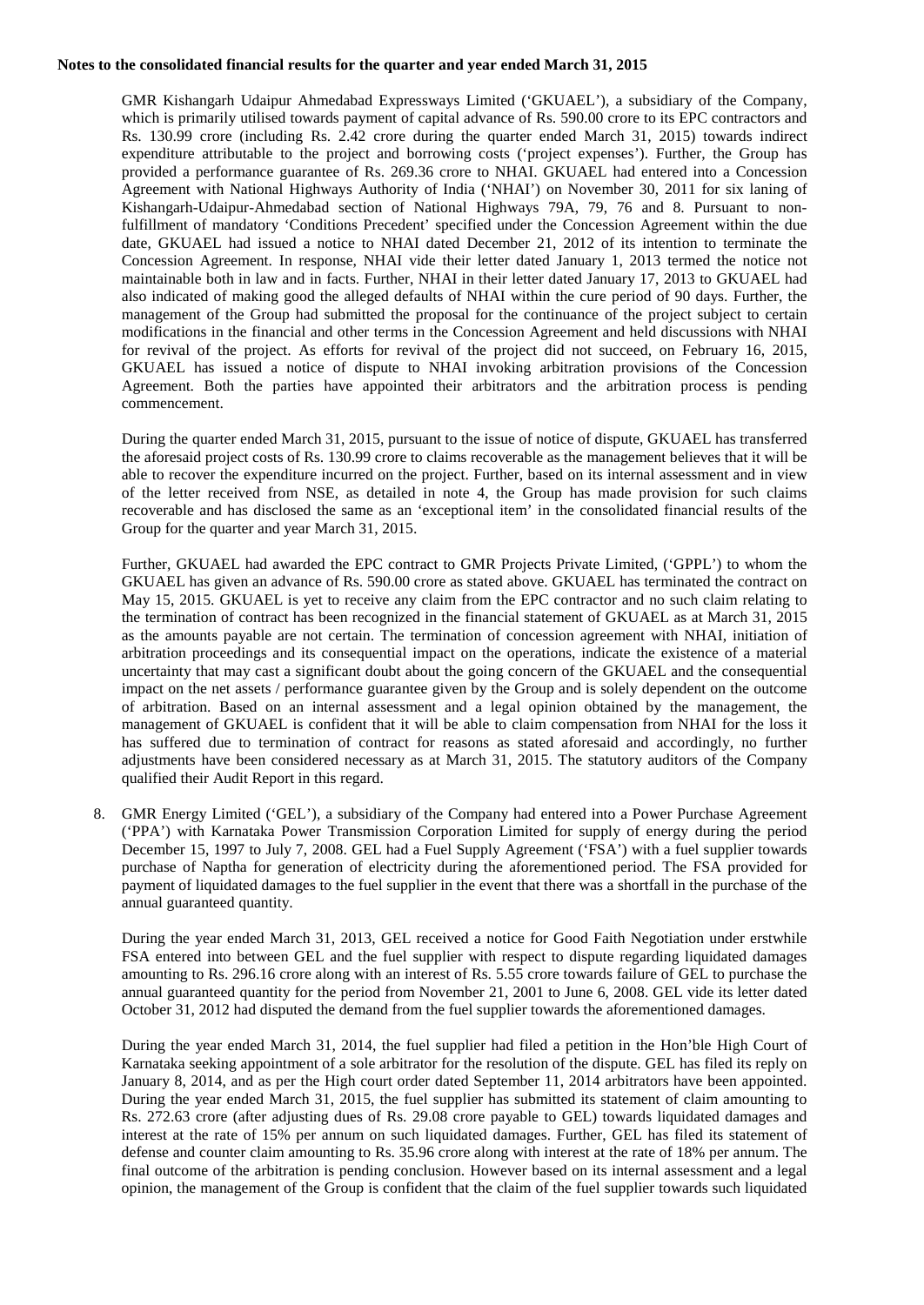damages is not tenable and accordingly no adjustments have been made to the accompanying consolidated financial results of the Group and the claim from the fuel supplier has been considered as a contingent liability as at March 31, 2015.

9. GMR Power Corporation Limited ('GPCL'), a subsidiary of the Company, approached Tamil Nadu Electricity Regulatory Commission ('TNERC') to resolve the claims / counterclaims arising out of the PPA and Land Lease Agreement ('LLA') in respect of the dues recoverable from Tamil Nadu Generation and Distribution Corporation Limited ('TAGENDCO') (formerly known as Tamil Nadu Electricity Board 'TNEB') on account of sale of energy including reimbursement towards interest on working capital, Minimum Alternate Tax ('MAT'), rebate, start/ stop charges and payment of land lease rentals to TAGENDCO. GPCL had received a favourable Order from TNERC on April 16, 2010 and in pursuance of the Order, GPCL had filed its claim on April 30, 2010 amounting to Rs. 481.68 crore and recognised Rs. 79.55 crore as income in the books of account.

TAGENDCO filed a petition against TNERC Order in Appellate Tribunal for Electricity ('APTEL'). In terms of an interim Order on November 19, 2010 from APTEL, TAGENDCO deposited Rs. 537.00 crore including interest on delayed payment of the claim amount. APTEL vide its Order dated February 28, 2012, upheld the claim of GPCL and further directed GPCL to verify and pay counter claims of TAGENDCO in respect of the benefits earned if any, by GPCL with regard to the delayed payment towards fuel supply that are not as per the terms of the FSA. GPCL had appealed to the Hon'ble Supreme Court in Civil Appeals seeking certain interim relief with respect to the benefits pointed out by APTEL on credit period of Fuel Supplies in terms of the FSA. The legal counsel handling the matter has confirmed that on April 24, 2014, the Hon'ble Supreme Court has disposed off the appeal of TAGENDCO and directed GPCL and TAGENDCO to file their respective claim / account statement before TNERC. GPCL and TAGENDCO have filed their respective petitions before TNERC during August 2014.

GPCL was availing tax holiday under Section 80IA of the Income Tax Act, 1961 ('IT Act') in respect of its income from power generation. Considering that the substantial amount, though under protest, has been received by GPCL, based on an expert opinion, GPCL had offered the claims upto March 31, 2013 as income in its tax returns and has claimed the deduction as available under Section 80IA of the IT Act.

In accordance with the above, the amount received towards the above mentioned claims after the date of Order is being disclosed as advance from the customer in the books of account. Further, GPCL has been legally advised that pending adjudication of petition, the entire matter is now subjudice and has not attained the finality.

Hence, in accordance with the Group's accounting policy, pending acceptance of claims by TAGENDCO and pending adjudication of petition before the Hon'ble Supreme Court, the Group has not recognised such balance claim in the books of account.

The statutory auditors of the Company have drawn an Emphasis of Matter in their Audit Report in this regard.

- 10. The Company through its subsidiary has an investment of Rs. 164.98 crore in the equity share capital of GPCL. The PPA entered into by GPCL with TAGENDCO for 15 years expired on February 14, 2014 and was extended for a year, which expired on February 14, 2015. There has been no further renewal of the PPA post February 14, 2015. The going concern assumption of GPCL is significantly dependent upon its PPA arrangements, achievement of business plans and continued availability of funds. The management of GPCL is in discussion with TAGENDCO and several industrial consumers for the supply of its power and is confident of executing its PPA and obtaining financial assistance from GEL to meet its financial commitments. In view of these aspects and a valuation assessment by an external expert, the management of the Group believes that the carrying value of its net assets in GPCL as at March 31, 2015 is appropriate.
- 11. a) The Group is engaged in the business of generation and sale of electrical energy from its two gas based power plants of 220MW and 387MW situated at Kakinada and Vemagiri respectively. Further, the Group has investments in a subsidiary, GMR Rajahmundry Energy Limited ('GREL') which is constructing a gas based power plant. In view of lower supplies / availability of natural gas to the power generating companies in India, the Group is facing shortage of natural gas supply and delays in securing gas linkages. As a result, GEL and GMR Vemagiri Power Generation Limited ('GVPGL') have not generated and sold electrical energy since April 2013 and May 2013 respectively till the year ended March 31, 2015 and have been incurring losses including cash losses on account of the aforesaid shortage of natural gas supply, thereby resulting in erosion of networth. GREL has not yet commenced commercial operations pending linkages of natural gas supply. The Group is actively pursuing / making representations with various government authorities to secure the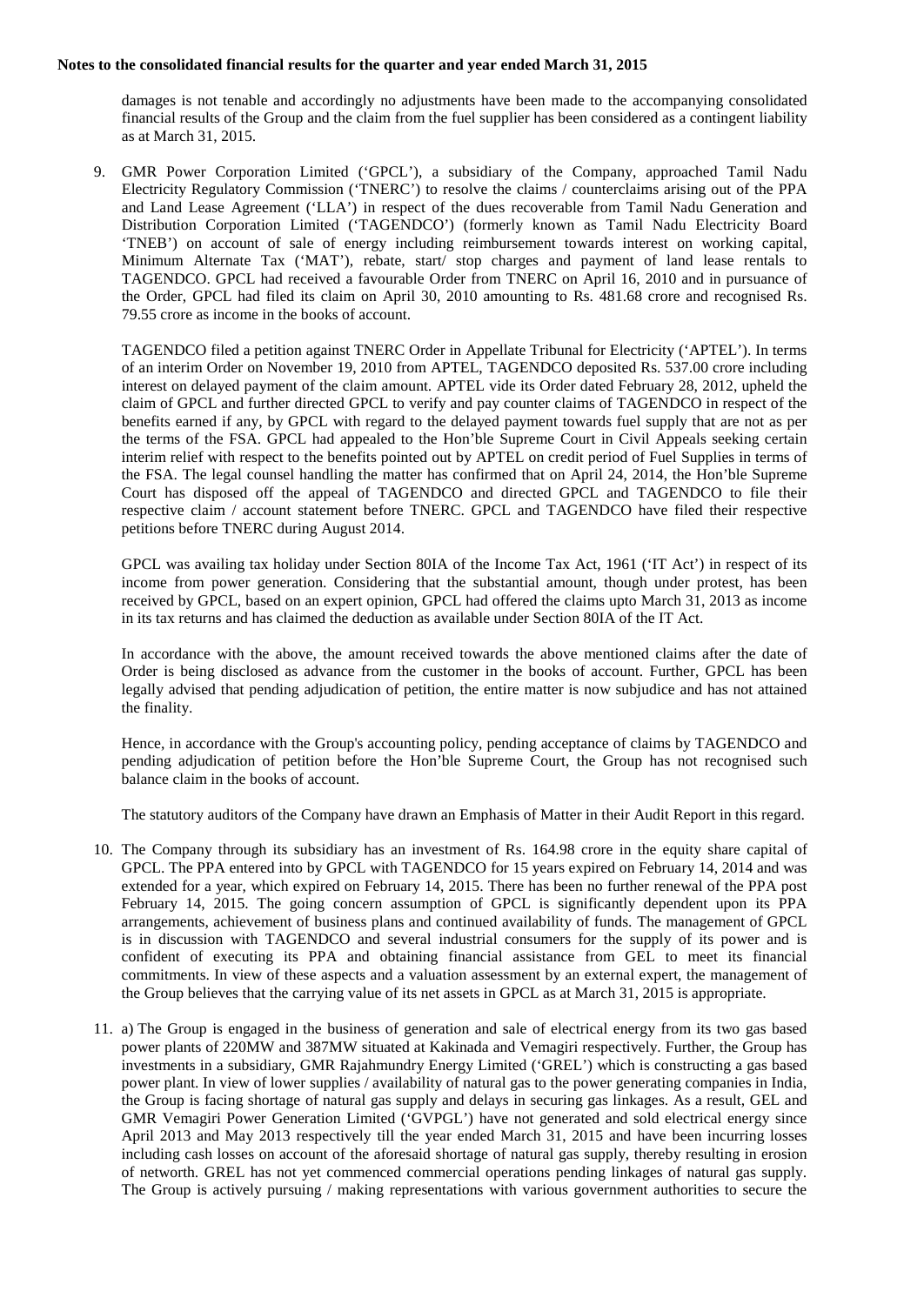natural gas linkage / supply as the natural gas supplies from KG D6 basin have dropped significantly from September 2011 onwards. The Group, for its 768 MW gas based power plant, which is under construction at Rajahmundry, has applied for allocation of gas and the Ministry of Petroleum and Natural Gas is yet to allocate the gas linkage. The consortium of lenders have approved the reschedulement of Commercial Operation Date ('COD') of plant under construction and repayment of project loans. GREL in the absence of gas linkage sought further extension of COD. However, the project lenders have agreed for further funding of Rs. 457.00 crore to GREL to meet its cost overruns on account of delays in commissioning of the plant. During March 2015, the Ministry of Power, Government of India ('GoI') issued a scheme for utilization of the gas based power generation capacity for the years ended March 31, 2016 and 2017. The scheme envisages supply of imported spot RLNG 'e-bid RLNG' to the stranded gas based plants as well as plants receiving domestic gas, upto the target plant load factor ('PLF'), selected through a reverse e-bidding process and also intervention / sacrifices to be collectively made by all stakeholders. The aforementioned gas based power plants of the Group are included in the list of stranded gas based power plants and are entitled to participate in the e-bidding process. GVPGL and GREL have emerged as successful bidders in the auction process organised by the Ministry of Power in May 2015 and have been awarded the Letter of Intent for gas allocation for 4 months from June to September, 2015 which would facilitate the commissioning of GREL and operations of both GREL and GVPGL at 25% PLF. The Group and the Association of Power Producers continue to monitor the macro situation and are evaluating various approaches / alternatives to deal with the situation and the management of the Group is confident that GoI would take further necessary steps / initiatives in this regard to improve the situation regarding availability of natural gas from alternate sources in the foreseeable future. Based on the aforementioned reasons, business plans and valuation assessment by an external expert includes certain assumptions relating to availability and pricing of gas, future tariff and other operating parameters, which management of the Group believes reasonably reflect the future expectations from these projects. The management of the Group will monitor these aspects closely and take actions as is considered appropriate and is confident that these gas based entities will be able to generate sufficient profits in future years and meet their financial obligations as they arise. The management of the Group considers that the going concern assumption and the carrying value of the net assets of the aforesaid entities as at March 31, 2015 is appropriate and these consolidated financial results of the Group do not include any adjustments that might result from the outcome of this uncertainty. In the meantime, the Company has also committed to provide necessary financial support to these companies as may be required by these Companies for continuance of their normal business operations. The statutory auditors of the Company have drawn an Emphasis of Matter in their Audit Report in this regard.

b) In respect of plant under construction at Rajahmundry, pending securing supply of requisite natural gas, the Group has put on hold active construction work of the plant. The management of the Group believes that the indirect expenditure attributable to the construction of the project and borrowing costs incurred during the period of uncertainty around securing gas supplies qualifies for capitalisation under paragraphs 9.3 and 9.4 of AS -10 and paragraphs 18 and 19 of AS -16. The subsidiary setting up the plant had approached the Ministry of Corporate Affairs ('MCA') seeking clarification / relaxation on applicability of the aforementioned paragraphs to the gas availability situation referred in 11(a) above. MCA vide its General Circular No. 35/2014 dated August 27, 2014 on capitalisation under AS-10 and capitalisation of borrowing cost during extended delay in commercial production has clarified that only such expenditure which increases the worth of the assets can be capitalised to the cost of the fixed assets as prescribed by AS 10 and AS 16. Further the circular states that cost incurred during the extended delay in commencement of commercial production after the plant is otherwise ready does not increase the worth of fixed assets and therefore such costs cannot be capitalised. The Group had approached MCA seeking further clarification on the applicability of the said Circular to its Rajahmundry plant and pending receipt of requisite clarification, the Group has continued the capitalisation of the aforesaid expenses of Rs. 1,104.92 crore (including Rs. 107.35 crore for the current quarter) cumulatively upto March 31, 2015. The statutory auditors of the Company have qualified their Audit Report in this regard. Also refer note 4.

12. The Company through its subsidiary has an investment of Rs. 2,485.10 crore (including investments in equity share capital, subordinate loans and interest accrued on loans) in GMR Kamalanga Energy Limited ('GKEL'), a subsidiary of the Company as at March 31, 2015 and also provided corporate / bank guarantee towards loan taken by GKEL from the project lenders. GKEL is engaged in development and operation of 3\*350 MW under Phase I and 1\*350 MW under Phase II, coal based power project in Kamalanga village, Orissa and has commenced commercial operation of Phase I of the project. GKEL has a fuel supply agreement for 500 MW from Mahanadi Coal Fields Limited, a subsidiary of Coal India Limited. GKEL has accumulated losses of Rs. 1,343.36 crore which has resulted in substantial erosion of GKEL's net worth due to operational difficulties faced during the early stage of its operations. GKEL is in active discussion with the lenders to restructure its loans. GKEL's petition for 'Tariff Determination' in case of PPA with GRIDCO Limited and 'Tariff Revision' in case of PPA with PTC India Limited is pending before CERC for disposal. GKEL is hopeful of a favourable order in due course. In view of these matters, business plans and valuation assessment by an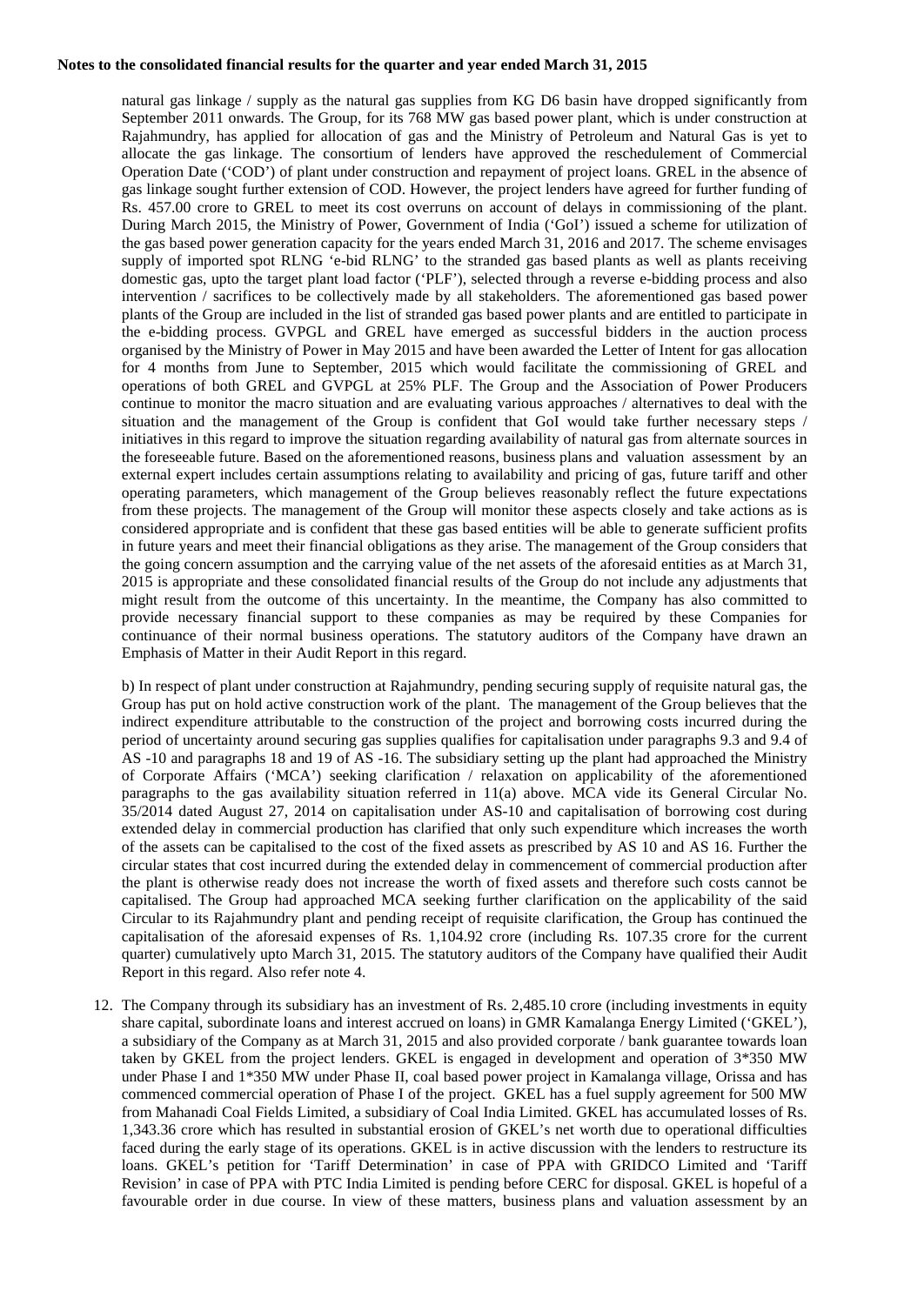external expert and continuing financial support by GEL, the financial statements of GKEL have been prepared on a going concern basis and the management of the Group is of the view that the carrying value of its net assets in GKEL as at March 31, 2015 is appropriate.

13. During the year ended March 31, 2013, the Group had entered into agreements for divestment of the key coal mines held by certain subsidiaries and jointly controlled entities of Homeland Energy Global Limited ('HEGL'), a subsidiary of the Company, subject to obtaining necessary approvals. During the year ended March 31, 2014, the sale transaction was completed for the coal mines of HEGL after obtaining the requisite approvals and the Group had realised a profit of Rs. 37.02 crore on sale of one of such mines, which was disclosed as an 'exceptional item' in the consolidated financial statements for the year ended March 31, 2014. On account of the disposal of the shares in the entities having the abovementioned mining rights, the Group has recognised foreign exchange gain (inclusive of Foreign Currency Translation Reserve) of Rs. 63.52 crore for the year ended March 31, 2014, which was disclosed as an 'exceptional item' in the consolidated financial statements of the Group for the year ended March 31, 2014. During the year ended March 31, 2015, the Group has entered into a conditional Share Purchase Agreement for sale of its entire stake in HEGL for CAD 100, subject to obtaining necessary approvals from the relevant authorities.

The details of the results of HEGL consolidated till period ended March 31, 2015 are as follows:

|                                                                                                         |                                           |                                              |                                           |                                        | (in Rs. crore)                         |
|---------------------------------------------------------------------------------------------------------|-------------------------------------------|----------------------------------------------|-------------------------------------------|----------------------------------------|----------------------------------------|
|                                                                                                         | <b>Ouarter</b><br>ended March<br>31, 2015 | <b>Ouarter ended</b><br>December 31,<br>2014 | <b>Ouarter</b><br>ended March<br>31, 2014 | <b>Year ended</b><br>March 31,<br>2015 | <b>Year ended</b><br>March 31,<br>2014 |
| Total income                                                                                            |                                           |                                              | 51.39                                     | 0.23                                   | 100.54                                 |
| Profit/ (loss)<br>after<br>minority<br>tax and<br>(before)<br>interest<br>consolidation<br>adjustments) | (4.55)                                    | (14.88)                                      | 79.75                                     | (24.36)                                | 64.12                                  |

- 14. During the year ended March 31, 2013, the Group had entered into definitive sale agreements for divestment of 74% stake in Jadcherla Expressways Private Limited ('JEPL') (formerly known as 'GMR Jadcherla Expressways Private Limited'), an erstwhile subsidiary of the Company to Macquarie SBI Infrastructure Investments Pte Limited and SBI Macquarie Infrastructure Trustee Limited. During the year ended March 31, 2014, the sale transaction has been completed and the Group had realised a profit of Rs. 55.08 crore on such sale of shares which was disclosed as an 'exceptional item' in the consolidated financial statements of the Group for the year ended March 31, 2014.
- 15. During the year ended March 31, 2014, the Group had divested 74% of its stake in Ulundurpet Expressways Private Limited ('UEPL') (formerly known as 'GMR Ulundurpet Expressways Private Limited'), an erstwhile subsidiary of the Company to India Infrastructure Fund and realised a profit of Rs. 14.65 crore on such divestment, which was disclosed as an 'exceptional item' in the consolidated financial statements of the Group for the year ended March 31, 2014. Further, as at March 31, 2015, the Group has provided a loan of Rs.74.43 crore to UEPL carrying an interest rate of 0.01% p.a. The loan is repayable by January 22, 2027.

|                                                                                      |                                           | (in Rs. crore)                         |
|--------------------------------------------------------------------------------------|-------------------------------------------|----------------------------------------|
|                                                                                      | <b>Quarter ended</b><br>March 31,<br>2014 | <b>Year ended</b><br>March 31,<br>2014 |
| Total income                                                                         | 12.60                                     | 83.37                                  |
| Profit/ (loss) after tax and minority interest<br>(before consolidation adjustments) | 0.90                                      | 3.07                                   |

16. During the quarter and year ended March 31, 2015, GKEL has recognised revenue of Rs. 104.64 crore and Rs. 313.13 crore respectively, which has been billed based on a provisional tariff, pending petition filed by GKEL with Central Electricity Regulatory Commission ('CERC') for 'Tariff Determination' and Rs. 99.81 crore and Rs. 340.96 crore for the quarter and year ended March 31, 2015 respectively as revenue which has been billed based on PPA tariff for which GKEL has filed petition with CERC for Tariff Review. Further during the year ended March 31, 2014, GKEL had recognized Rs. 96.07 crore as revenue which was billed on a provisional tariff basis in view of 'Tariff Determination Petition' and 'Tariff Review Petition' filed by GKEL which are pending before CERC and APTEL.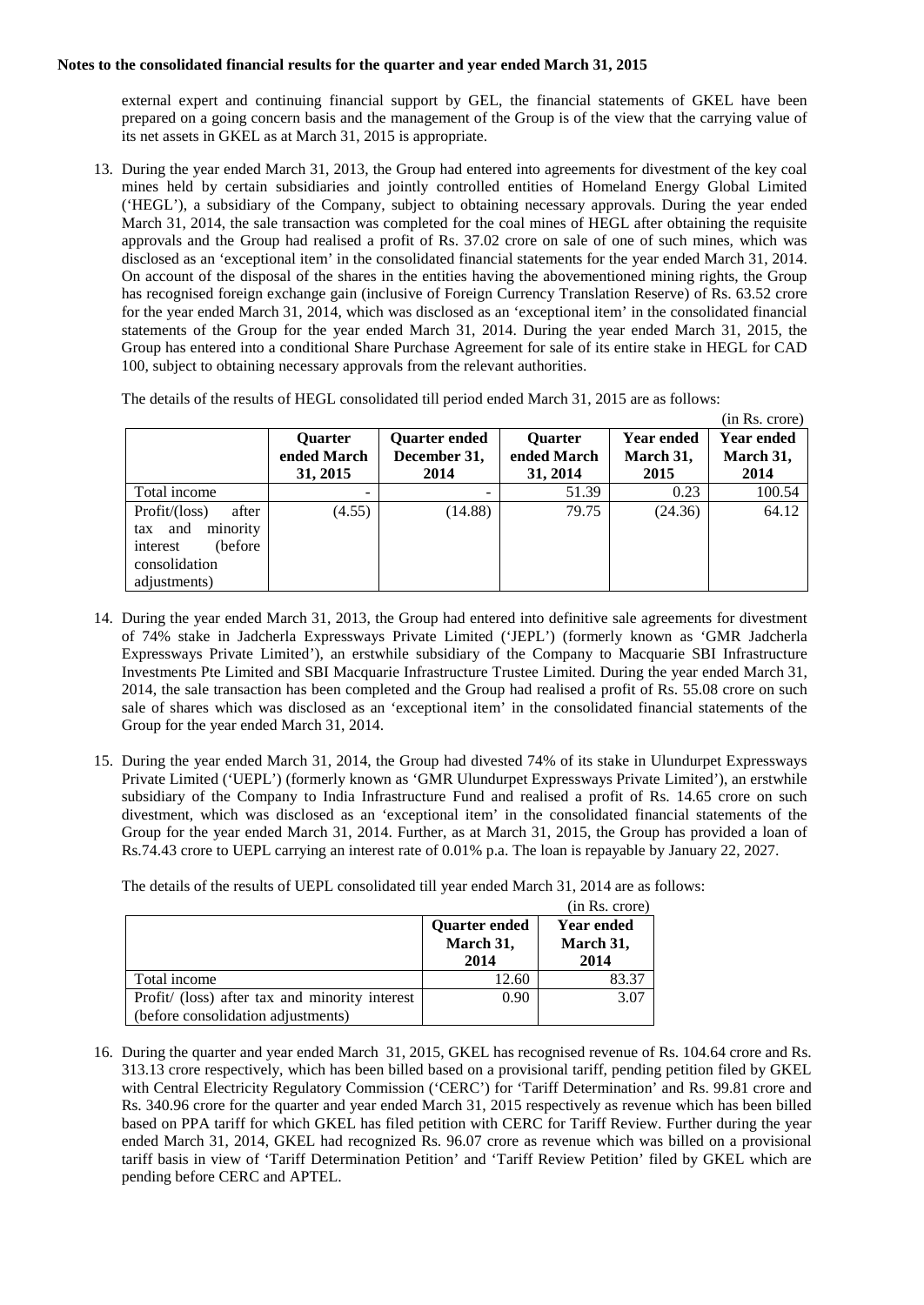- 17. During the quarter ended March 31, 2015, GMR Hotels and Resorts Limited ('GHRL'), a subsidiary of GMR Hyderabad International Airport Limited ('GHIAL'), has incurred net loss of Rs. 4.15 crore and has accumulated losses of Rs. 129.19 crore as at March 31, 2015, which has resulted in a substantial erosion of GHRL's net worth. The management of the Group expects that there would be a significant increase in the operations of GHRL that will lead to improved cash flows and long term sustainability. The Group has undertaken to provide such financial support as necessary, to enable GHRL to meet the operational requirements as they arise and to meet its liabilities as and when they fall due. Accordingly, these consolidated financial results of the Group do not include any adjustments relating to the recoverability and classification of carrying amount of assets or the amounts and classification of liabilities that may be necessary if GHRL were unable to continue as a going concern.
- 18. The Company through its subsidiary has an investment of Rs. 1,195.45 crore (including investments in equity share capital, debentures, subordinate loans and interest accrued on loans) in EMCO Energy Limited ('EMCO'), a subsidiary of the Company, as at March 31, 2015 and has also provided corporate / bank guarantee towards loan taken by EMCO from the project lenders. EMCO is engaged in the business of generation and sale of electrical energy from its coal based power plant of 600MW situated at Warora. EMCO has accumulated losses of Rs. 926.11 crore which has resulted in erosion of EMCO's entire net worth. EMCO has achieved the COD of Unit I in March 2013 and of Unit II in September 2013 and hence is in the stabilization phase of its operations. EMCO has tied up entire power sale capacity with customers. However, it has substantially completed the refinancing of its term and other loans with the lenders. Though the networth of EMCO is fully eroded, the management of EMCO expects that the plant will generate sufficient profits in the future years, and as such the financial statements of EMCO for the year ended March 31, 2015 have been prepared on a going concern basis and based on business plans and a valuation assessment by an external expert, the management of the Group consider that the carrying value of the net assets in EMCO as at March 31, 2015 is appropriate.
- 19. The Group through its subsidiary has investments of Rs. 65.00 crore (including goodwill of Rs. 61.80 crore) in equity share capital of SJK Powergen Limited ('SJK'), a subsidiary of the Company as at March 31, 2015. SJK is in the early stage of developing a 2\*660 MW imported coal based power plant at Village Lalapur, Madhya Pradesh. During the year ended March 31, 2015, based on an internal assessment, the Group has provided for impairment in the value of goodwill in full and has disclosed the same as an 'exceptional item' in the consolidated financial results of the Group.
- 20. Kakinada SEZ Private Limited ('KSPL'), a subsidiary of the Company, is acquiring land for implementing a Multi-Product Special Economic Zone within the meaning of Special Economic Zone Act, 2005. KSPL has obtained an initial notification from the Ministry of Commerce, GoI vide notification no. 635(E) dated April 23, 2007 to the extent of 1,035.67 hectares, the formal approval for which was initially granted for three years from June 2006. The said formal approval has been extended till August 2015. KSPL, has obtained further notification from GoI vide notification no. 342(E) dated February 6, 2013 to the extent of 1,013.64 hectares and the formal approval was initially granted for 3 years from February 2012, which on application by KSPL has been extended further by one year upto February 2016. KSPL upon completion of acquisition of the desired land plans to apply for an appropriate notification, pending which the entire land that has been acquired till date by KSPL is treated as land acquired for the purpose of implementation of Special Economic Zone awaiting notification. The statutory auditors of the Company have drawn an Emphasis of Matter in their Audit Report in this regard.
- 21. The Company along with its subsidiaries have an investment of Rs. 663.65 crore (including loans of Rs. 361.12 crore and investment in equity / preference shares of Rs. 302.53 crore made by the Company and its subsidiaries) in GMR Hyderabad Vijayawada Expressways Private Limited ('GHVEPL') a subsidiary of the Company. GHVEPL has been incurring losses since the commencement of its commercial operations. The management of the Group believes that these losses are primarily due to loss of revenue arising as a result of drop in commercial traffic arising out of bifurcation of State of Andhra Pradesh and ban on sand mining in the region. The management based on its internal assessment and a legal opinion, believes that these events constitute a Change in Law as per the Concession Agreement and GHVEPL is entitled to the claim for losses suffered on account of the aforementioned reasons. Based on the aforementioned internal assessment, legal opinion and the claim filed, the management of the Group is confident that the carrying value of net assets of Rs. 453.60 crore (after providing for losses till date of Rs. 210.05 crore) as regards investment in GHVEPL as at March 31, 2015 is appropriate. The statutory auditors of the Company have drawn an Emphasis of Matter in their Audit Report in this regard.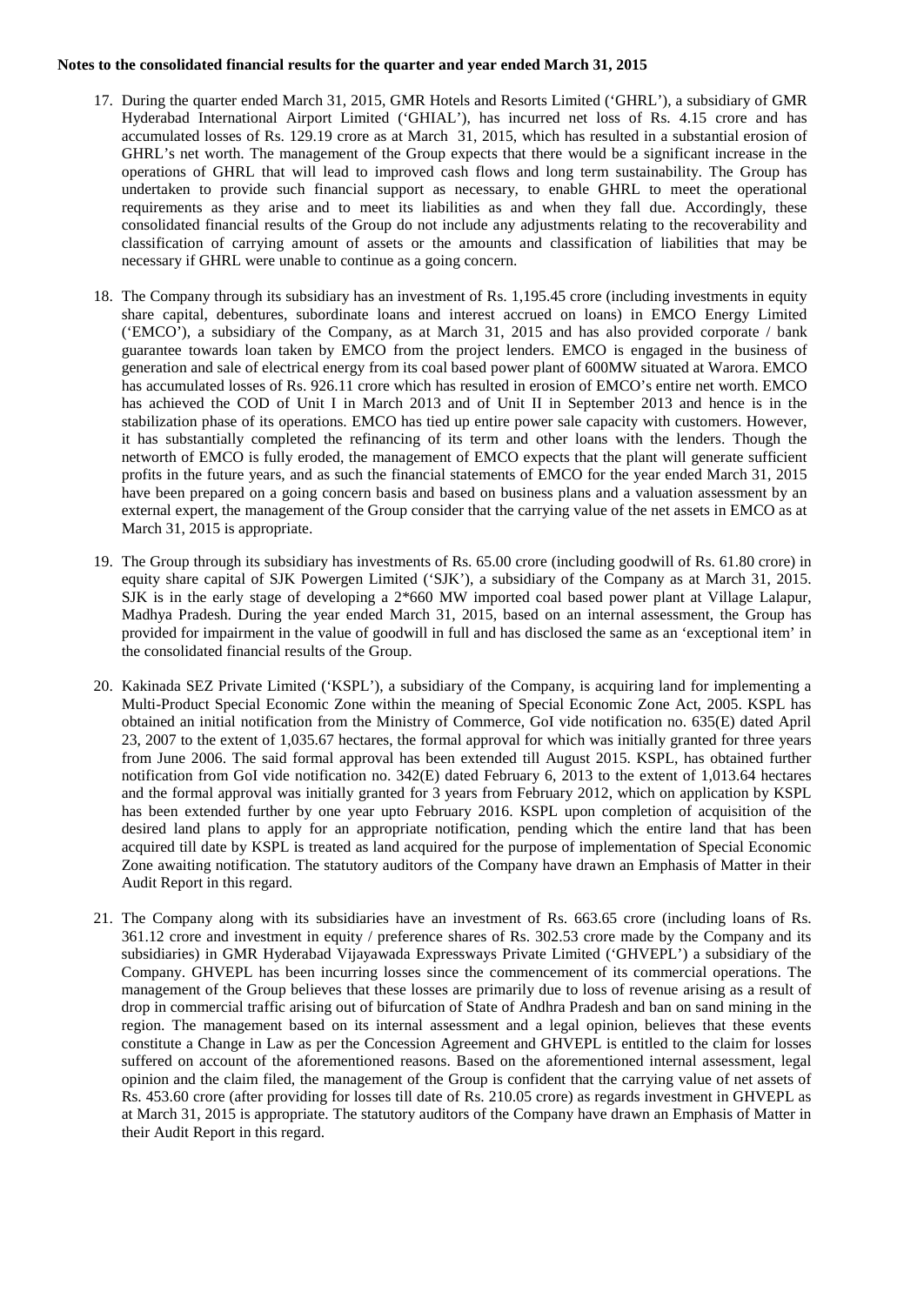- 22. During the year ended March 31, 2015, based on a valuation assessment of its investments including unsecured loans in GMR Gujarat Solar Power Private Limited ('GGSPPL'), a subsidiary of the Company, the Group has made an impairment provision of Rs. 18.00 crore towards the carrying value of the net assets of GGSPPL, which has been disclosed as an 'exceptional item' in the consolidated financial results of the Group for the quarter and year ended March 31, 2015.
- 23. The Company through its subsidiaries has an investment of Rs. 499.58 crore (USD 7.92 crore) including loan and interest accrued thereon in PT Dwikarya Sejati Utama ('PTDSU') as at March 31, 2015. The Group acquired PTDSU for a consideration of USD 4.00 crore and a deferred consideration to be determined and paid on achievement of certain conditions as specified in the share purchase agreement. PT Duta Sarana Internusa ('PTDSI'), a step down subsidiary of PTDSU had pledged 60% shares of PT Barasentosa Lestari ('PTBSL') with the sellers of PTDSU. The achievement of aforementioned conditions for settlement of deferred consideration had been under dispute and the matter was under arbitration and PTDSI had initiated a civil suit seeking direction to the sellers of PTDSU not to act on the pledge agreement provided as security earlier. Pursuant to a settlement agreement dated June 25, 2014, the Group has agreed to pay USD 2.00 crore towards the deferred consideration to the sellers of PTDSU. As per the settlement agreement, the Group has paid USD 0.50 crore and the balance USD 1.50 crore are to be repaid in 16 equal quarterly installments commencing from June 30, 2015. Further the Group has pledged 35% shares of PTBSL as a security towards the payment of the balance instalments.

The consolidated financial statements of PTDSU and its subsidiaries PTBSL and PTDSI as at March 31, 2015 have accumulated deficit of Rs. 31.62 crore (USD 0.50 crore). PTBSL, a coal property company has commenced coal production and achieved 28,000 MT during the year ended March 31, 2015 and PTDSU and its subsidiaries are proposing to ramp up the production to 2.5 Million MT in a 2 year timeframe. PTDSU and its subsidiaries are dependent on financial support from the Company. The management of PTDSU is not aware of any material uncertainties that may cast significant doubt upon these entities' ability to continue as a going concern. Based on these factors and valuation assessment carried out by an external expert, the Group believes that the carrying value of its net assets in PTDSU and its subsidiaries as at March 31, 2015 is appropriate.

24. a) In accordance with the provisions of Schedule II of the Companies Act, 2013, the Group has revised the estimated useful lives of its fixed assets of its domestic companies with effect from April 01, 2014 except for certain power sector companies which are following the rates prescribed as per the Central Electricity Regulatory Commission (Terms and Conditions of Tariff) Regulations, 2009 (except certain power sector Companies, as detailed in note 24(b) below) and certain assets in Companies in airport sector as stated in note  $24(c)$  below. Accordingly, the net book value of the fixed assets as at April 01, 2014, is being depreciated on a prospective basis over the remaining useful life, wherever applicable. This change in accounting estimate has resulted in increase in depreciation and amortization expenses for the year ended March 31, 2015 by Rs. 245.69 crore. Further, in case of fixed assets whose useful life on such reassessment had expired as of April 01, 2014, net book value of Rs. 36.92 crore (net of deferred tax charge of Rs. 7.35 crore) is adjusted with the deficit in the consolidated statement of profit and loss as of April 01, 2014.

b) The Group has revised the estimated useful lives of its fixed assets with effect from April 01, 2014 from the rates prescribed as per the Central Electricity Regulatory Commission (Terms and Conditions of Tariff) Regulations, 2009 to the provisions of Schedule II of the Companies Act, 2013, in case of certain domestic power sector Companies, except in case of plant and machinery for which useful life is considered as 25 years as prescribed by Central Electricity Regulatory Commission being the regulatory authority in the energy sector. Accordingly, the net book value of the fixed assets as at April 01, 2014, is being depreciated on a prospective basis over the remaining useful life, wherever applicable. This change in accounting estimate has resulted in decrease in depreciation and amortization expenses for the year ended March 31, 2015 by Rs. 53.69 crore, respectively.

c) On June 12, 2014, the Airport Economic Regulatory Authority ('the Authority') has issued a consultation paper whereby it proposes to lay down, to the extent required, the depreciation rates for certain airport assets. Pending issuance of final notification by the Authority on the useful lives of airport specific assets, the Group has continued to depreciate these assets over their estimated useful lives as determined by the management of the Group based on technical evaluation.

25. The Comptroller and Auditor General of India ('CAG') had conducted the performance audit of Public Private Partnership ('PPP') project of Airport Authority of India ('AAI') at Delhi Airport, for the period 2006 to 2012. CAG had presented its report before the Rajya Sabha on August 17, 2012 wherein they had made certain observations on Delhi International Airport Limited ('DIAL'). The Public Accounts Committee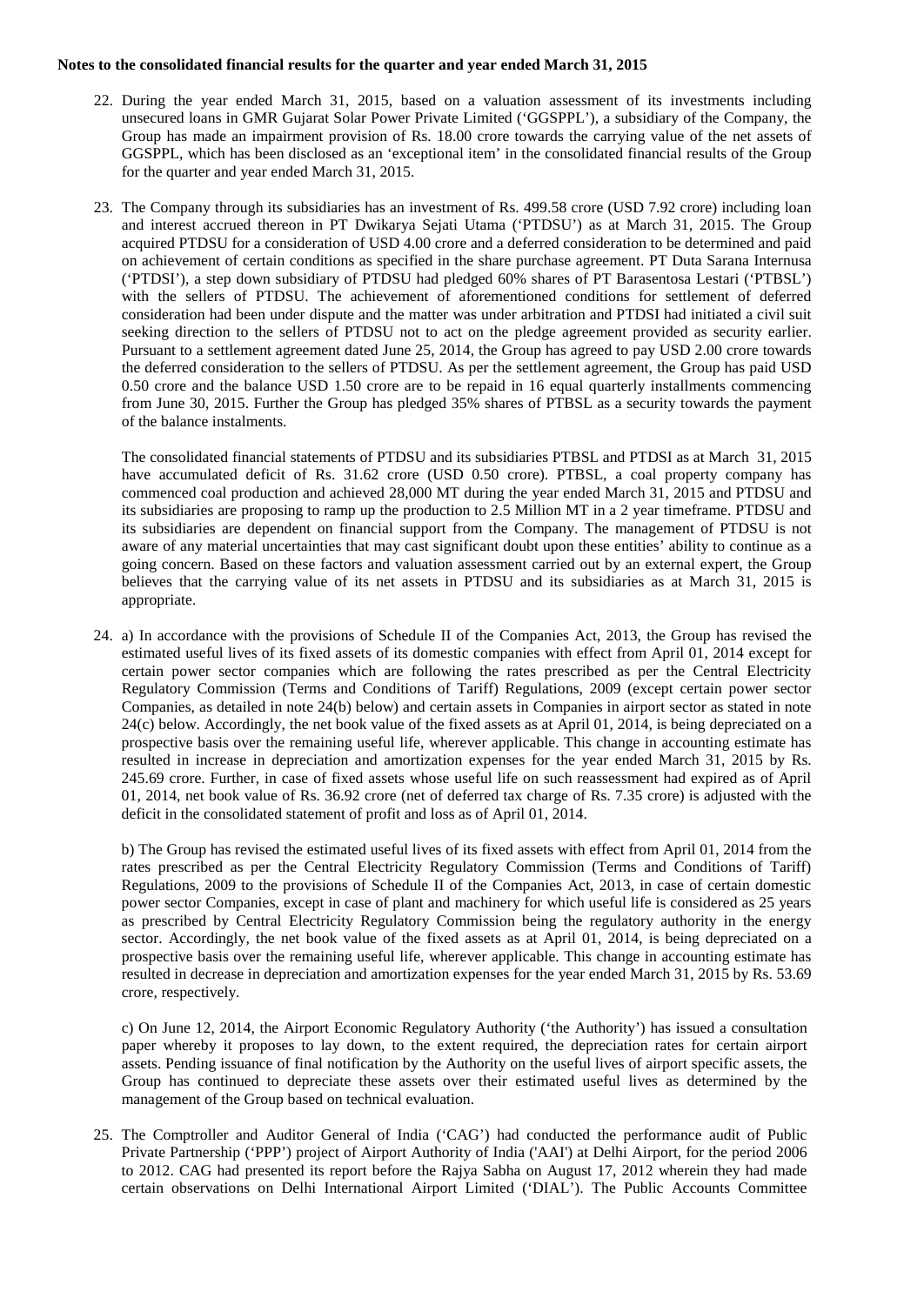('PAC'), constituted by the Parliament of India, has examined the CAG report and submitted its observations and recommendations to Lok Sabha vide its ninety fourth report in February 2014. The management of the Group is of the opinion that the observations in the CAG report and the PAC report do not have any financial impact on the consolidated financial results of the Group for the quarter and year ended March 31, 2015.

- 26. A search under Section 132 of the IT Act was carried out at the premises of the Company and certain entities of the Group by the Income Tax Authorities on October 11, 2012, followed by search closure visits on various dates during the year ended March 31, 2013, to check the compliance with the provisions of the IT Act. The Income Tax department has subsequently sought certain information / clarifications. During the year ended March 31, 2015, block assessments have been completed for some of the companies of the Group and appeals have been filed with the Income Tax department against the disallowances made in the assessment orders. The management of the Group believes that it has complied with all the applicable provisions of the IT Act with respect to its operations.
- 27. The Company has given an interest free loan of Rs. 115.00 crore to Welfare Trust of GMR Infra Employees ('GWT') during the year ended March 31, 2011 for the purpose of employee benefit scheme. GWT has utilised the proceeds of the loan received from the Company in the following manner and the position as at March 31, 2015 is:

|                                                                             | (in Rs. crore) |
|-----------------------------------------------------------------------------|----------------|
| Equity shares of the Company                                                | 101.55         |
| Equity shares of GMR Airports Limited ('GAL') (a subsidiary of the Company) |                |
| <b>Others</b>                                                               |                |
| <b>Total</b>                                                                | 115.00         |

SEBI had issued Circular CIR/CFD/DIL/3-2013 dated January 17, 2013 prohibiting listed entities from framing any employee benefit scheme involving acquisition of own securities from the secondary market. SEBI had issued Circular CIR/CFD/POLICYCELL/14/2013 dated November 29, 2013 extending the date of compliance to June 30, 2014. The management of the Company submitted the details of the GWT to the stock exchanges. SEBI has issued a Notification dated October 28, 2014 notifying "The Securities and Exchange Board of India (Share Based Employee Benefits) Regulations, 2014" whereby Companies having existing schemes to which these regulations apply are required to comply with these regulations within one year of the effective date of the regulations and the trusts holding shares, for the purposes of implementing general employee benefit schemes, which exceed ten percent of the total value of the assets of the trusts, shall have a period of five years to bring down trusts' holding in such shares to the permissible limits. The Company will ensure compliance with the new regulations within the permissible time period, including obtaining of shareholders' approval by passing a special resolution in the forthcoming annual general meeting of the Company. Further, as per the trust deed, GWT is constituted for undertaking only employee benefit schemes and hence the Group has not consolidated the financial results of GWT in these consolidated financial results of the Group.

- 28. As at March 31, 2015, the Company through its subsidiaries has an investment of Rs. 343.53 crore (including investment in equity share capital of Rs 5.00 crore and subordinate loan of Rs. 338.53 crore) in GMR Badrinath Hydro Power Generation Private Limited ('GBHPL'), a subsidiary of the Company. GBHPL is in the process of setting up 300 MW hydro based power plant in Alaknanda river, Chamoli District of Uttarakhand. The Hon'ble Supreme Court of India, while hearing a civil appeal in the matters of Alaknanda Hydro Power Company Limited, directed vide its order dated May 7, 2014 that no further construction work shall be undertaken by the 24 projects coming up on the Alaknanda and Bhagirati basins until further orders. Based on its internal assessment and a legal opinion, the management of the Group is confident of obtaining the requisite clearances and is of the view that the carrying value of net assets of Rs. 277.49 crore of GBHPL is appropriate. Accordingly, no adjustments have been made in these accompanying consolidated financial results of the Group for the year ended March 31, 2015. The statutory auditors of the Company have drawn an Emphasis of Matter in their Audit Report in this regard.
- 29. GMR Infrastructure (Cyprus) Limited, a subsidiary of the Company, has fixed deposits of Rs. 609.16 crore with Eurobank, Cyprus. The Republic of Cyprus is presently facing economic difficulties. The management is of the view that inspite of such economic difficulties, the amount held as fixed deposit with Eurobank is good for recovery though withdrawal of the amount from the Republic of Cyprus would be subject to restriction as may be imposed by the Central Bank of Cyprus.
- 30. The Company through its subsidiary has an investment of Rs. 2,760.39 crore (including investments in equity share capital, preference share capital, subordinate loans and interest accrued thereon) in GMR Chhattisgarh Energy Limited ('GCHEPL'), a subsidiary of the Company as at March 31, 2015 and has also provided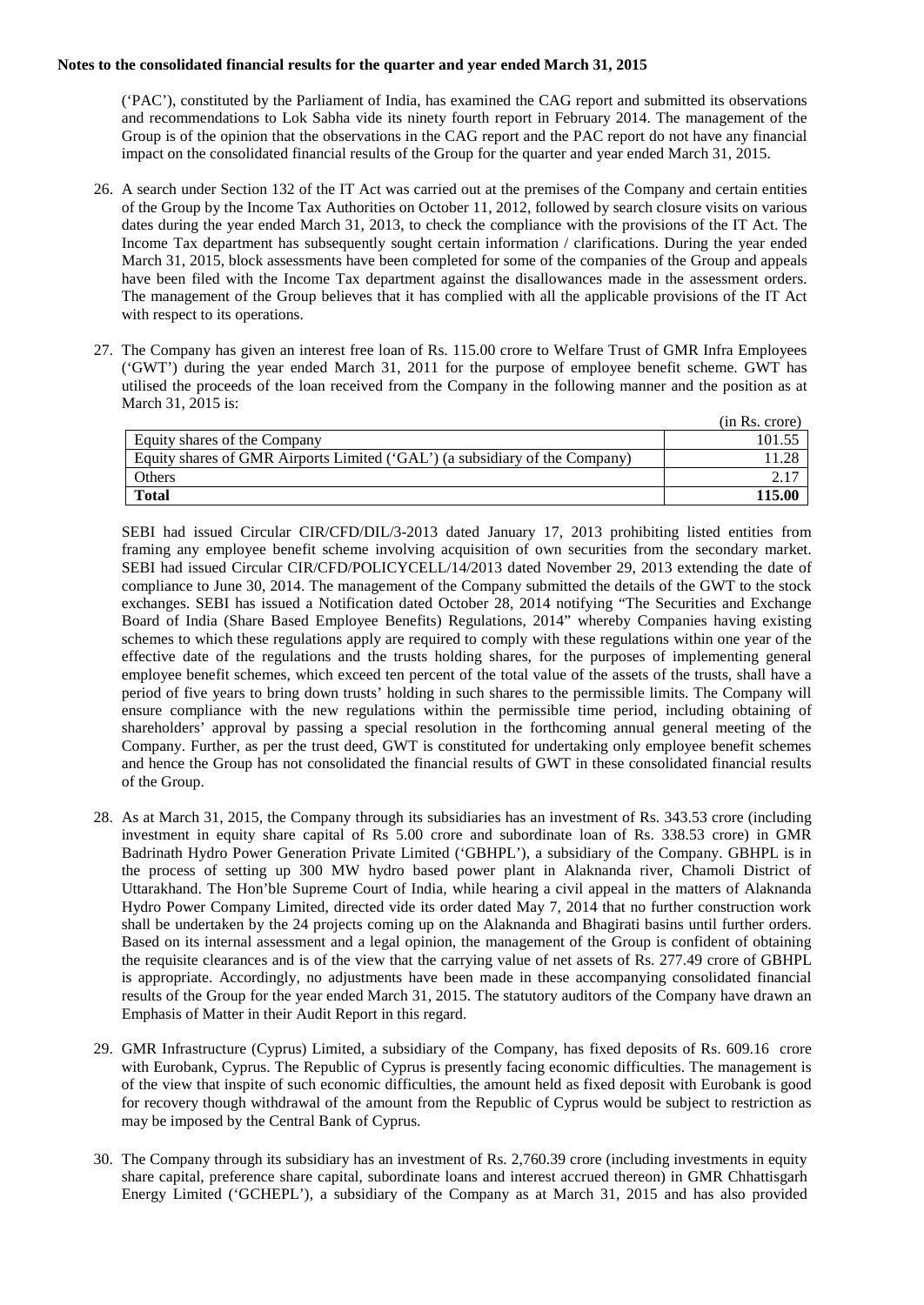corporate / bank guarantee towards loan taken by GCHEPL from the project lenders. GCHEPL is in the advanced stage of construction of 1,370 MW coal based thermal power plant at Raipur district, Chhattisgarh. GCHEPL has obtained provisional Mega Power status certificate from the Ministry of Power, GOI, vide letter dated September 8, 2011 and accordingly has availed exemption of customs and excise duty against bank guarantees and pledge of deposits. The management of GCHEPL is certain of obtaining Mega Power status, pending which cost of customs and excise has not been considered as cost of the project.

GCHEPL has experienced certain delays in the completion of construction and incurred costs overruns including additional claims from the EPC contractor which are pending settlement as at March 31, 2015. As per the management of GCHEPL, the additional claims are not expected to be material and expect to complete the development of the project within the revised costs approved by the lenders. GCHEPL is in active discussion with the lenders to restructure its loans. During the year ended March 31, 2015, GCHEPL has been allotted two coal mines to meet its fuel requirements. GCHEPL does not have a PPA currently and is taking up steps to tie up power supply through power supply agreements on a long term basis with various customers including State Electricity Boards and is expected to commence generation of power in the earlier part of the ensuing financial year. Due to these reasons, the financial statements of GCHEPL have been prepared on a going concern basis and based on business plans and valuation assessment by an external expert, the management of the Group is of the view that the carrying value of its net assets in GCHEPL as at March 31, 2015 is appropriate. In estimating the future cash flows, the management has, based on externally available information, made certain key assumptions relating to the future revenues in the absence of PPAs, restructuring of loans to the lenders and operating parameters which the management believes reasonably reflect the future expectation of these items. In view of the estimation uncertainties, the Company will monitor these assumptions closely on a periodic basis and take action as it considers appropriate. The statutory auditors of the Company have drawn an Emphasis of Matter in their Audit Report in this regard.

31. In case of GHIAL, the Airport Economic Regulatory Authority ('AERA'), vide its powers conferred by section 13(1)(a) of AERA Act, 2008, passed an Aeronautical tariff order No. 38 issued on February 24, 2014, in respect of control period from April 1, 2011 to March 31, 2016. As per the aforesaid order, there will be no Passenger Service Fee (Facilitation Component) ('PSF (FC)') for embarking passengers and the same will be considered as part of User Development Fee ('UDF'). Further, the UDF for the period from April 1, 2014 to March 31, 2016 has been determined to be Rs. Nil. Accordingly, revenue from operations, for the year ended March 31, 2015, does not comprise any income from PSF (FC) and UDF.

This has significantly impacted the profitability and cash flows of GHIAL for the year ended March 31, 2015 and will continue to have significant impact on the profitability and cash flows of GHIAL for the period from April 1, 2015 to March 31, 2016. GHIAL has filed an appeal challenging the aforesaid AERA order with the AERA tribunal. Due to non-constitution of Airports Economic Regulatory Authority Appellate Tribunal ('AERAAT') bench, AERA tribunal has refused to hear the appeal and hence, GHIAL has filed a writ petition with the Hon'ble High Court of Hyderabad and undertaken certain steps towards strategic cash management. During the year ended March 31, 2015, GHIAL completed the refinancing of its rupee term loans, whereby GHIAL has received the moratorium period of two years for repayment of such loans and accordingly, the first instalment of these loans is payable on July 31, 2016. Further, with the expected UDF commencing in the next tariff cycle, the financial position is expected to improve thereafter. Moreover, the Company and its subsidiary GMR Airports Limited, have also agreed to provide necessary financial support, should the necessity arise.

32. In case of DIAL, AERA vide its powers conferred by Section 13(1)(a) of AERA Act, 2008 passed an Aeronautical tariff hike order Viz. 03/2012-13 issued on April 24, 2012 which determined the Aeronautical tariff to be levied at Delhi Airport for the fourth and fifth year of tariff period of first five year control period (i.e. 2009 - 2014). The first five year control period referred to above ended on March 31, 2014. Pending determination of the final Aeronautical tariff (s) for the second control period i.e. from 2014 to 2019, AERA vide its order 13/2014-15 dated October 14, 2014, extended the operation of tariff order issued on April 24, 2012 up to January 31, 2015 or until the final determination of the tariff for the second control period (i.e. 2014 - 2019), whichever is earlier.

In addition, DIAL had also filed a writ petition before the Hon'ble High Court of Delhi seeking extension of existing tariff as allowed vide AERA order 03/2012-13 issued on April 24, 2012 following the extension granted by AERA vide its order 04/2014-15 dated May 2, 2014 till disposal of DIAL's appeal pending with AERAAT. Subsequently, the Hon'ble High Court of Delhi vide its final order dated January 22, 2015 ordered that the tariff determined by AERA for the First Control Period vide Tariff Order No.03/2012-13 dated April 20, 2012 issued on April 24, 2012 shall continue till the disposal of the appeals pending against the said Tariff Order, by the AERAAT.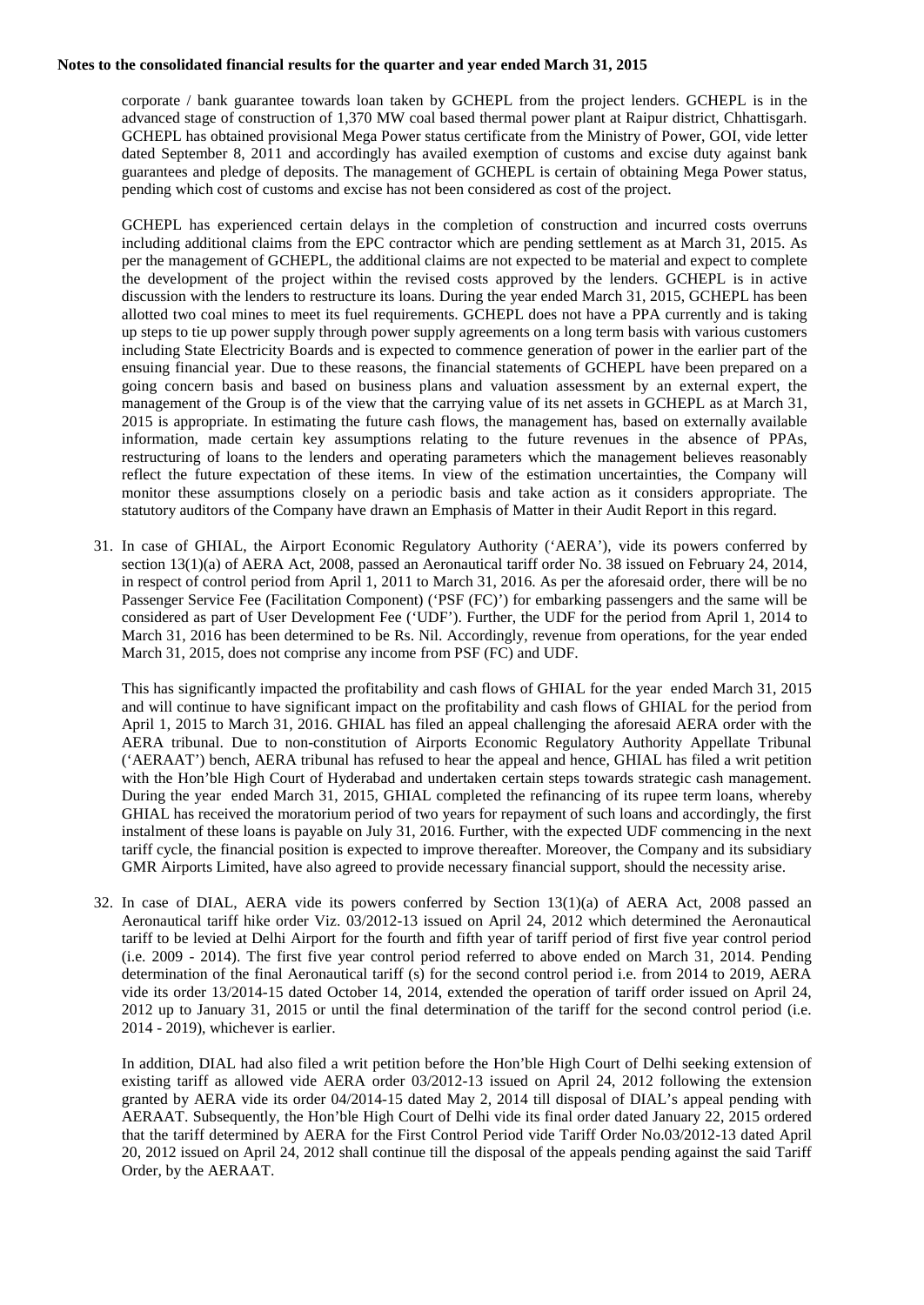Further, AERA has issued the consultation paper on January 28, 2015 for determination of Aeronautical tariff in respect of Delhi airport for the second control period (i.e. 2014 - 2019). The consultation paper suggests that tariff for aeronautical revenue to be reduced by 78.24% of the existing tariff (i.e. tariff as compared to the first control period). DIAL has filed its reply to AERA with respect to the consultation paper. However, in view of Hon'ble High Court of Delhi judgement dated January 22, 2015, AERA vide its public notice no. 16/2014-15 dated January 29, 2015 extended the tariff till the disposal of the appeals pending against the first control period tariff order by AERAAT. The revenue so collected by DIAL during this interim period shall be adjusted from the aggregate revenue requirement for the second control period w.e.f. April 1, 2014.

Based on the above, the profit earned over the last three financial years, DIAL's business plans, and cash flow projections prepared by the management for the next one year, the management expects to earn cash profits during 2015-16; and do not foresee any difficulty in continuing its business / operations and meeting its financial obligations for a period till March 31, 2016. Accordingly, financial statements of DIAL for the year ended March 31, 2015 have been prepared and accordingly consolidated on a going concern basis.

- 33. During the year ended March 31, 2014, based on a valuation assessment of its investments including unsecured loans in Aravali Transmission Service Company Limited ('ATSCL') and Maru Transmission Service Company Limited ('MTSCL'), subsidiaries of the Company, the Group has made an impairment provision of Rs. 8.95 crore towards the carrying value of the net assets of ATSCL and MTSCL which was disclosed as an 'exceptional item' in the consolidated financial statements of the Group for the year ended March 31, 2014.
- 34. During the quarter ended March 31, 2015, the Group has divested 26% of its stake in Delhi Cargo Service Center Private Limited to India Infrastructure Fund – II and 40% of its stake in Devyani Food Street Private Limited to Devyani International Limited and realised a profit of Rs. 34.44 crore on such divestment, which has been disclosed as an 'exceptional item' in the consolidated financial results of the Group for the quarter and year ended March 31, 2015.
- 35. During the year ended March 31, 2015, GMR Aero Technic Limited ('GATL') (formerly known as 'MAS GMR Aero Technic Limited'), a subsidiary of the Company, has incurred net loss of Rs. 68.66 crore and has accumulated losses of Rs. 295.13 crore as at March 31, 2015, which has resulted in erosion of entire net worth of GATL. The Group entered into a definitive agreement with the joint venture partner of GMR Aerospace Engineering Company Limited' ('GAECL') (formerly known as 'MAS GMR Aerospace Engineering Company Limited), the Holding Company of GATL, for termination of the joint venture agreement and towards purchase of the remaining equity stake in GAECL for a purchase consideration of USD 1, consequent to which, the Group has made a provision of Rs. 35.94 crore during the year ended March 31, 2015 towards impairment in the carrying value of net assets and which has been disclosed as an 'exceptional item' in the consolidated financial results of the Group for the year ended March 31, 2015. Further, the management of the Group expects that there will be a significant increase in the operations of GATL that will lead to improved cash flows and long term sustainability. The Group has undertaken to provide such financial support as necessary, to enable GATL to meet the operational requirements as they arise and to meet its liabilities as and when they fall due. Accordingly, these consolidated financial results of the Group do not include any further adjustments relating to the recoverability and classification of carrying amounts of assets or the amounts and classification of liabilities that may be necessary if GATL were unable to continue as a going concern.
- 36. As per the advice from the Ministry of Home Affairs and the Standard Operating Procedures ('SOP') issued by the Ministry of Civil Aviation ('MoCA') on March 06, 2002, GHIAL, through its wholly owned subsidiary, Hyderabad Airport Security Services Limited ('HASSL') constructed the residential quarters for Central Industrial Security Forces ('CISF') deployed at the Hyderabad airport. After completion of such construction, the total construction cost including the cost of land amounting to Rs. 69.91 crore was debited to the Passenger Service Fee (Security Component) Fund [PSF(SC) Fund] with intimation to the MoCA. The CAG, during their audits of PSF (SC) Fund, observed that, GHIAL had not obtained prior approval from the MoCA for debiting such cost to the PSF(SC) Fund as required by the guidelines dated January 8, 2010 and April 16, 2010 issued by the MoCA. However, management of the Group is of the opinion that these guidelines were issued subsequent to the construction of the said residential quarters and approached the MoCA for approval to debit such costs to the PSF (SC) Fund account and also, made an application for increase in PSF (SC) tariff to recover these dues and to meet the shortfall in discharging other liabilities from PSF (SC) Fund. During the year ended March 31, 2015, MoCA responded that, it is not in a position to consider the request for enhancement in the PSF (SC) tariff. As a result, GHIAL has requested MoCA to advice the AERA for considering the cost of land/ construction and other related costs with regard to the aforesaid residential quarters in determination of Aeronautical Tariff for the Hyderabad airport. Pending final instructions from the MoCA, residential quarters are continued to be accounted in the PSF(SC) Fund and no adjustments have been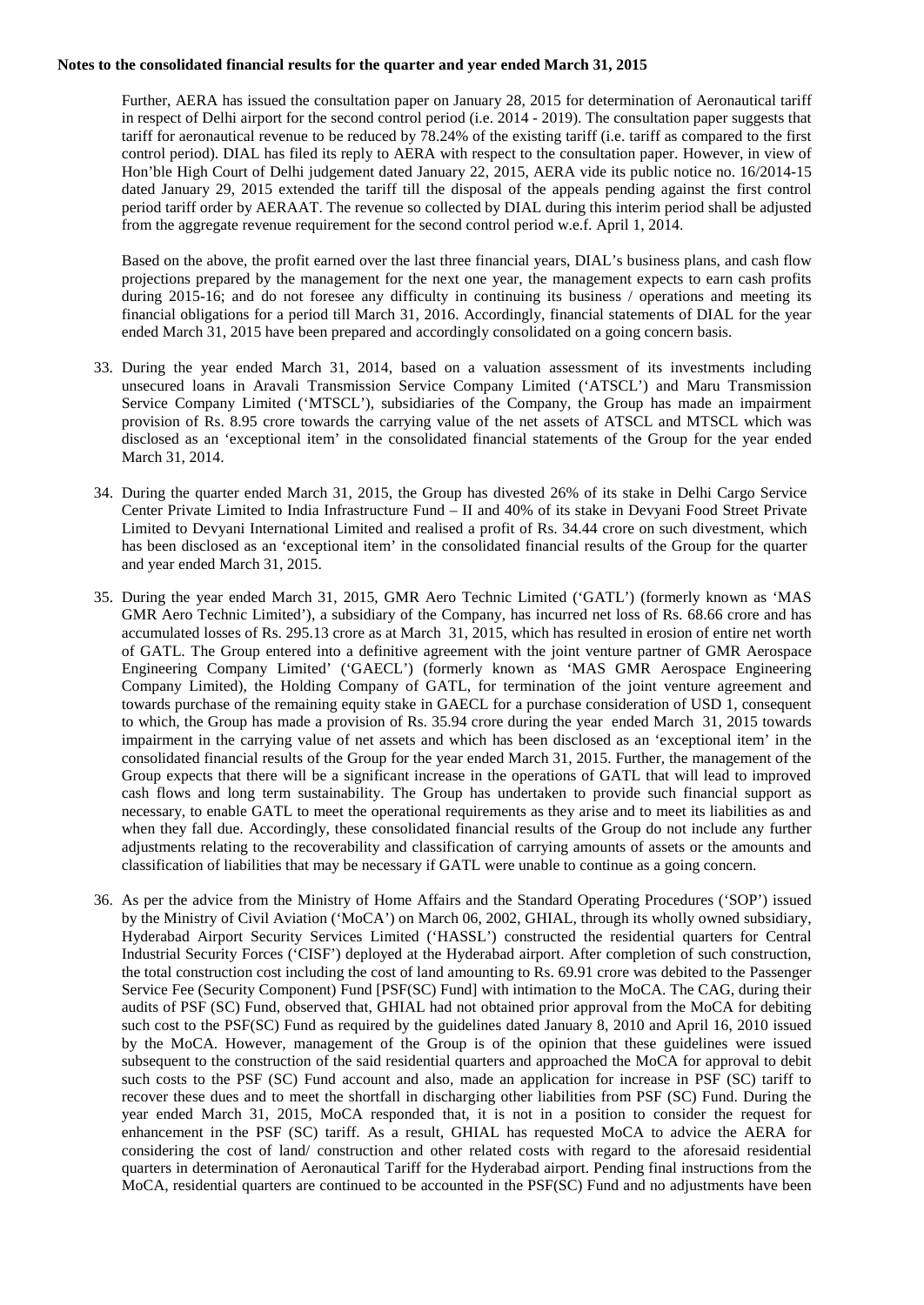made to the accompanying consolidated financial results of the Group for the year ended March 31, 2015. The statutory auditors of the Company have drawn an Emphasis of Matter in their Audit Report in this regard.

- 37. DIAL has issued 6.125% senior secured notes due 2022 of USD 28.88 crore on February 3, 2015 to refinance its existing external commercial borrowings. As a result of such refinancing, certain Interest Rate Swap ('IRS') which were outstanding on the existing external commercial borrowings of USD 28.88 crore, prior to refinancing were cancelled and DIAL paid Rs. 91.83 crore towards such cancellation of IRS. The same has been disclosed as an 'exceptional item' in the consolidated financial results of the Group for the quarter and year ended March 31, 2015.
- 38. a) Pursuant to the approval of the management committee of the Board of Directors dated July 10, 2014, the Company issued 468,817,097 equity shares of Re.1 each, at an issue price of Rs. 31.50 per equity share (which is at a discount of Rs. 1.64 per equity share on the floor price of Rs. 33.14 per equity share and including Rs. 30.50 per share towards securities premium) aggregating to Rs. 1,476.77 crore to qualified institutional buyers under chapter VIII of SEBI (Issue of Capital and Disclosure Requirements) Regulations, 2009 as amended (the "SEBI Regulations") and provisions of all other applicable laws. The shareholders had approved the aforesaid issue of equity shares by way of special resolution dated March 20, 2014.

b) On July 02, 2014, the Board of Directors of the Company have approved an issue and allotment of up to 180,000,000 warrants having an option to apply for and be allotted equivalent number of equity shares of face value of Re.1/- each on a preferential basis under chapter VII of the SEBI Regulations and provisions of all other applicable laws and regulations and accordingly has received an advance of Rs. 141.75 crore against such share warrants. The shareholders have approved the aforesaid issue of warrants through postal ballot on August 12, 2014.

Considering that the Group has incurred loss during the quarters and year ended March 31, 2015, the allotment of shares against such warrants would decrease the loss per share for the quarters and year ended March 31, 2015 and accordingly has been ignored for the purpose of calculation of diluted earnings per share.

c) Pursuant to the approval of the management committee of the Board of Directors dated April 18, 2015, the Company approved the allotment of 934,553,010 equity shares of face value of Re.1 each at a price of Rs. 15 per equity share (including share premium of Rs. 14 per equity share) for an amount aggregating to Rs. 1,401.83 crore to the existing equity shareholders of the Company on rights basis in the ratio of 3 equity shares for every 14 equity shares held by equity shareholders under chapter IV of SEBI Regulations and provisions of all other applicable laws.

|                              |               |                  |               |                   | (in Rs. crore) |
|------------------------------|---------------|------------------|---------------|-------------------|----------------|
|                              | Ouarter ended |                  |               | <b>Year ended</b> |                |
|                              | March 31,     | <b>December</b>  | March 31,     | March 31,         | March 31,      |
|                              | 2015          | 31, 2014         | 2014          | 2015              | 2014           |
|                              | Refer Note 40 | <b>Unaudited</b> | Refer Note 40 | <b>Audited</b>    | <b>Audited</b> |
| Revenue from<br>(a)          | 174.50        | 171.09           | 205.40        | 649.74            | 786.29         |
| operations                   |               |                  |               |                   |                |
| (b) Profit $/$ (loss) before | (264.27)      | (18.77)          | 221.78        | (350.53)          | 188.08         |
| tax and after                |               |                  |               |                   |                |
| exceptional items            |               |                  |               |                   |                |
| Profit / (loss) after<br>(c) | (262.46)      | (12.90)          | 209.77        | (352.65)          | 165.90         |
| tax                          |               |                  |               |                   |                |

39. Information pertaining to the Company on a standalone basis:

- 40. Other operating income comprises of:
	- interest income, dividend income, income from management and other services and profit on sale of current investments for companies which undertake investment activities; and
	- other operating income for other companies.
- 41. The figures of last quarter of current and previous years are the balancing figures between the audited figures in respect of the full financial years and the published unaudited year to date figures for nine months for respective years.
- 42. The consolidated financial results of the Group for the year ended March 31, 2015 have been reviewed by the Audit Committee at their meeting on May 30, 2015 and approved by the Board of Directors at their meeting on May 30, 2015.